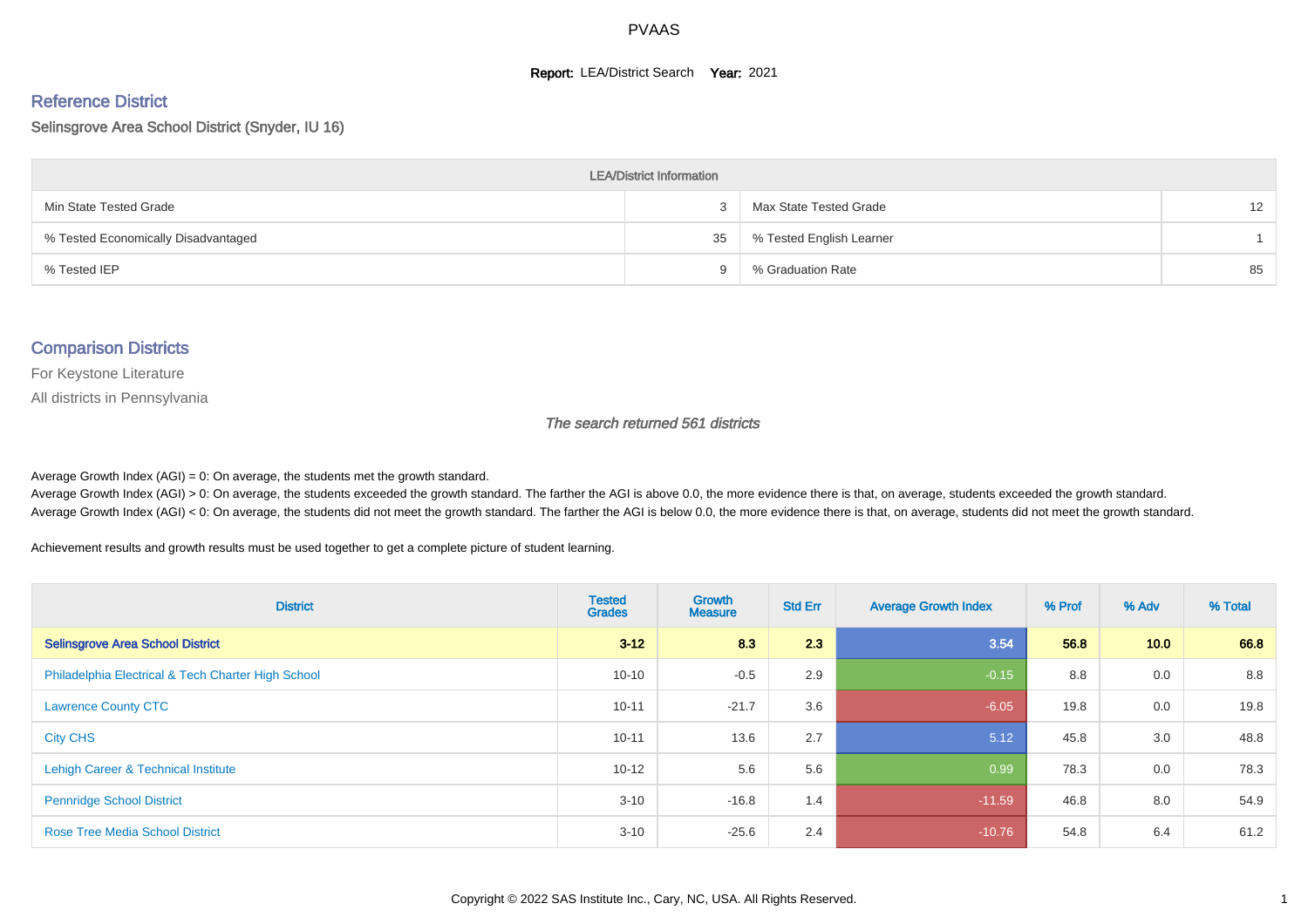| <b>District</b>                                   | <b>Tested</b><br><b>Grades</b> | <b>Growth</b><br><b>Measure</b> | <b>Std Err</b> | <b>Average Growth Index</b> | % Prof | % Adv   | % Total |
|---------------------------------------------------|--------------------------------|---------------------------------|----------------|-----------------------------|--------|---------|---------|
| <b>Selinsgrove Area School District</b>           | $3 - 12$                       | 8.3                             | 2.3            | 3.54                        | 56.8   | 10.0    | 66.8    |
| <b>Shikellamy School District</b>                 | $3 - 10$                       | $-22.3$                         | 2.5            | $-8.92$                     | 33.3   | 6.1     | 39.5    |
| <b>Lackawanna Trail School District</b>           | $3 - 10$                       | $-21.7$                         | 3.5            | $-6.20$                     | 38.5   | 1.5     | 40.0    |
| <b>Abington School District</b>                   | $3 - 10$                       | $-11.5$                         | 1.9            | $-6.00$                     | 56.2   | 11.6    | 67.8    |
| <b>Avonworth School District</b>                  | $3 - 10$                       | $-12.6$                         | 3.1            | $-4.01$                     | 59.8   | 4.6     | 64.4    |
| <b>Marion Center Area School District</b>         | $3 - 10$                       | $-12.0$                         | 3.1            | $-3.87$                     | 33.7   | 1.1     | 34.8    |
| <b>Clearfield Area School District</b>            | $3 - 10$                       | $-9.4$                          | 2.6            | $-3.56$                     | 43.0   | 3.1     | 46.1    |
| <b>Neshannock Township School District</b>        | $3 - 10$                       | $-9.7$                          | 2.9            | $-3.34$                     | 62.4   | 5.6     | 67.9    |
| Maritime Academy Charter School                   | $3 - 10$                       | $-11.4$                         | 3.5            | $-3.29$                     | 15.2   | 0.0     | 15.2    |
| <b>Carmichaels Area School District</b>           | $3 - 10$                       | $-9.3$                          | 3.3            | $-2.81$                     | 35.1   | 1.4     | 36.5    |
| <b>Propel Charter School-Montour</b>              | $3 - 10$                       | $-10.7$                         | 3.9            | $-2.71$                     | 13.7   | 0.0     | 13.7    |
| <b>Northwest Area School District</b>             | $3 - 10$                       | $-10.0$                         | 3.8            | $-2.59$                     | 34.6   | 7.3     | 41.8    |
| <b>Blue Mountain School District</b>              | $3 - 10$                       | $-5.8$                          | 2.3            | $-2.56$                     | 46.6   | $8.5\,$ | 55.1    |
| <b>Mahanoy Area School District</b>               | $3 - 10$                       | $-9.0$                          | 3.6            | $-2.49$                     | 26.2   | 1.6     | 27.9    |
| <b>Yough School District</b>                      | $3 - 10$                       | $-6.6$                          | 2.7            | $-2.43$                     | 50.8   | 4.0     | 54.8    |
| <b>Chartiers-Houston School District</b>          | $3 - 10$                       | $-8.6$                          | 3.5            | $-2.41$                     | 59.7   | 4.5     | 64.2    |
| Jefferson-Morgan School District                  | $3 - 10$                       | $-9.9$                          | 4.2            | $-2.35$                     | 43.8   | 4.2     | 47.9    |
| South Williamsport Area School District           | $3 - 10$                       | $-5.7$                          | 2.5            | $-2.30$                     | 45.5   | 4.5     | 50.0    |
| Portage Area School District                      | $3 - 10$                       | $-8.1$                          | 3.6            | $-2.26$                     | 40.6   | 9.4     | 50.0    |
| <b>West Middlesex Area School District</b>        | $3 - 10$                       | $-8.4$                          | 3.8            | $-2.21$                     | 34.9   | 2.8     | 37.6    |
| <b>Benton Area School District</b>                | $3 - 10$                       | $-9.7$                          | 4.5            | $-2.18$                     | 43.2   | 5.4     | 48.6    |
| <b>Executive Education Academy Charter School</b> | $3 - 10$                       | $-6.5$                          | 3.1            | $-2.08$                     | 23.7   | 2.2     | 25.8    |
| California Area School District                   | $3 - 10$                       | $-7.3$                          | 3.6            | $-2.02$                     | 42.6   | 9.8     | 52.5    |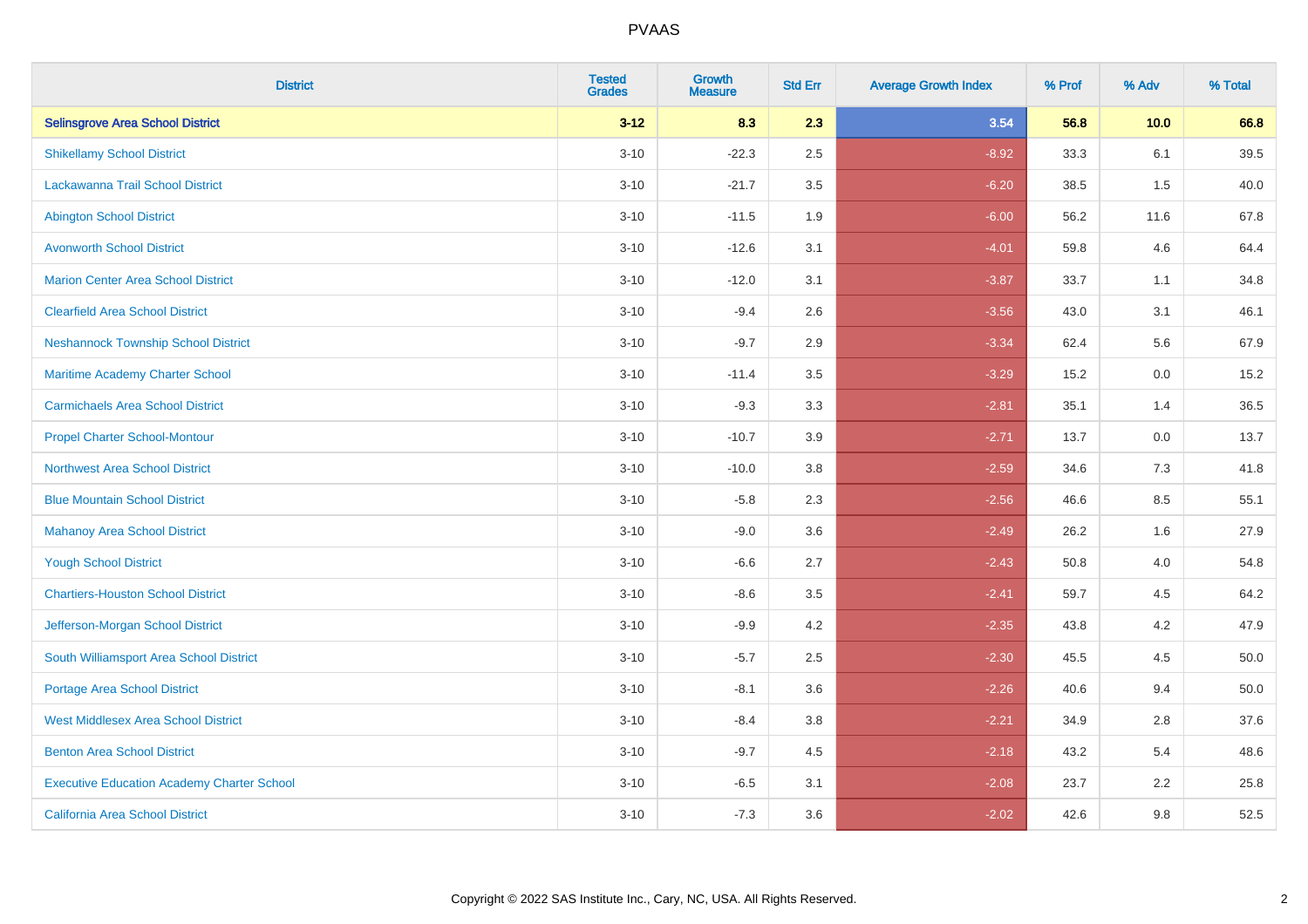| <b>District</b>                               | <b>Tested</b><br><b>Grades</b> | <b>Growth</b><br><b>Measure</b> | <b>Std Err</b> | <b>Average Growth Index</b> | % Prof | % Adv   | % Total |
|-----------------------------------------------|--------------------------------|---------------------------------|----------------|-----------------------------|--------|---------|---------|
| <b>Selinsgrove Area School District</b>       | $3 - 12$                       | 8.3                             | 2.3            | 3.54                        | 56.8   | 10.0    | 66.8    |
| <b>Moshannon Valley School District</b>       | $3 - 10$                       | $-7.0$                          | 3.4            | $-2.01$                     | 48.5   | 0.0     | 48.5    |
| <b>Mount Union Area School District</b>       | $3 - 10$                       | $-6.1$                          | 3.1            | $-1.97$                     | 32.2   | 3.4     | 35.6    |
| <b>Montrose Area School District</b>          | $3 - 10$                       | $-5.5$                          | 3.0            | $-1.82$                     | 46.7   | 5.4     | 52.2    |
| <b>Tri-Valley School District</b>             | $3 - 10$                       | $-6.4$                          | 4.1            | $-1.57$                     | 37.0   | 4.4     | 41.3    |
| <b>Fort Cherry School District</b>            | $3 - 10$                       | $-5.9$                          | 3.8            | $-1.56$                     | 55.2   | 5.2     | 60.3    |
| <b>MaST Community Charter School</b>          | $3 - 10$                       | $-4.1$                          | 2.7            | $-1.52$                     | 44.0   | 9.5     | 53.4    |
| <b>Ferndale Area School District</b>          | $3 - 10$                       | $-5.8$                          | 4.3            | $-1.33$                     | 40.0   | 0.0     | 40.0    |
| <b>Cambria Heights School District</b>        | $3 - 10$                       | $-4.1$                          | 3.1            | $-1.32$                     | 51.0   | 6.0     | 57.0    |
| <b>Troy Area School District</b>              | $3 - 10$                       | $-4.3$                          | 3.4            | $-1.26$                     | 43.2   | 5.7     | 48.9    |
| <b>Kane Area School District</b>              | $3 - 10$                       | $-3.7$                          | 3.2            | $-1.17$                     | 39.5   | 9.9     | 49.4    |
| <b>Antietam School District</b>               | $3 - 10$                       | $-4.3$                          | 3.8            | $-1.13$                     | 36.4   | 5.4     | 41.8    |
| <b>Valley Grove School District</b>           | $3 - 10$                       | $-3.7$                          | 3.7            | $-1.01$                     | 51.2   | 6.1     | 57.3    |
| <b>Sullivan County School District</b>        | $3 - 10$                       | $-4.0$                          | 4.4            | $-0.90$                     | 66.7   | 2.6     | 69.2    |
| <b>Northeast Bradford School District</b>     | $3 - 10$                       | $-3.1$                          | 4.0            | $-0.78$                     | 33.9   | 3.4     | 37.3    |
| <b>Mid Valley School District</b>             | $3 - 10$                       | $-1.7$                          | 3.0            | $-0.55$                     | 45.1   | $7.8\,$ | 52.9    |
| <b>Wyoming Area School District</b>           | $3 - 10$                       | $-1.3$                          | 2.6            | $-0.50$                     | 53.8   | 10.8    | 64.6    |
| <b>Bellwood-Antis School District</b>         | $3 - 10$                       | $-1.2$                          | 3.2            | $-0.39$                     | 55.1   | 10.1    | 65.2    |
| <b>Glendale School District</b>               | $3 - 10$                       | $-0.9$                          | 3.7            | $-0.24$                     | 50.0   | 5.4     | 55.4    |
| <b>Reynolds School District</b>               | $3 - 10$                       | 0.5                             | 3.4            | 0.16                        | 52.1   | 7.0     | 59.2    |
| <b>Bloomsburg Area School District</b>        | $3 - 10$                       | 0.7                             | 3.0            | 0.23                        | 55.9   | 11.8    | 67.6    |
| <b>Mastery Charter School - Thomas Campus</b> | $3 - 10$                       | 2.1                             | 6.2            | 0.33                        | 28.6   | 0.0     | 28.6    |
| <b>Wallingford-Swarthmore School District</b> | $3 - 10$                       | 0.9                             | 2.4            | 0.38                        | 64.4   | 22.7    | 87.1    |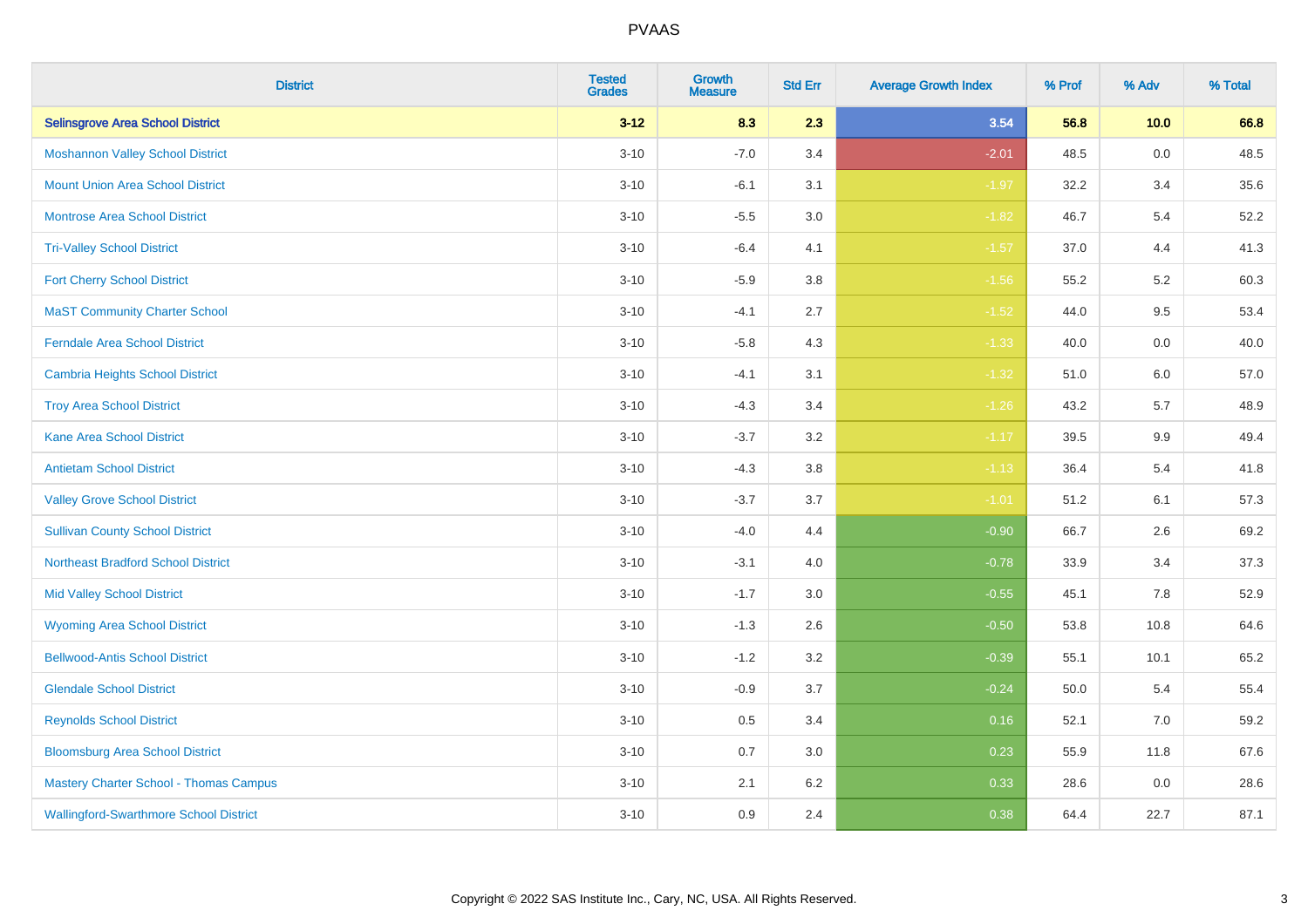| <b>District</b>                                    | <b>Tested</b><br><b>Grades</b> | <b>Growth</b><br><b>Measure</b> | <b>Std Err</b> | <b>Average Growth Index</b> | % Prof | % Adv | % Total |
|----------------------------------------------------|--------------------------------|---------------------------------|----------------|-----------------------------|--------|-------|---------|
| <b>Selinsgrove Area School District</b>            | $3 - 12$                       | 8.3                             | 2.3            | 3.54                        | 56.8   | 10.0  | 66.8    |
| Harmony Area School District                       | $3 - 10$                       | 4.5                             | 6.3            | 0.72                        | 33.3   | 13.3  | 46.7    |
| Southeastern Greene School District                | $3 - 10$                       | 3.3                             | 4.6            | 0.72                        | 57.6   | 6.1   | 63.6    |
| <b>Shanksville-Stonycreek School District</b>      | $3 - 10$                       | 7.0                             | 5.9            | 1.20                        | 64.7   | 17.6  | 82.4    |
| <b>MaST Community Charter School II</b>            | $3 - 10$                       | 4.4                             | 3.2            | 1.37                        | 28.4   | 3.4   | 31.8    |
| <b>South Butler County School District</b>         | $3 - 10$                       | 3.9                             | 2.5            | 1.54                        | 53.1   | 16.6  | 69.7    |
| Allegheny-Clarion Valley School District           | $3 - 10$                       | 7.8                             | 4.7            | 1.65                        | 53.3   | 3.3   | 56.7    |
| <b>Sto-Rox School District</b>                     | $3 - 10$                       | 6.6                             | 3.7            | 1.80                        | 13.4   | 0.0   | 13.4    |
| <b>Monessen City School District</b>               | $3 - 10$                       | 8.3                             | 4.5            | 1.85                        | 42.9   | 2.9   | 45.7    |
| <b>Beaver Area School District</b>                 | $3 - 10$                       | 4.7                             | 2.4            | 1.94                        | 57.4   | 16.8  | 74.2    |
| <b>Central Valley School District</b>              | $3 - 10$                       | 4.8                             | 2.4            | 1.98                        | 56.9   | 9.0   | 65.9    |
| <b>Muhlenberg School District</b>                  | $3 - 10$                       | 4.0                             | 1.9            | 2.10                        | 34.2   | 2.6   | 36.8    |
| Carbondale Area School District                    | $3 - 10$                       | 7.4                             | 3.3            | 2.25                        | 56.6   | 2.6   | 59.2    |
| <b>Collegium Charter School</b>                    | $3 - 10$                       | 5.9                             | 2.5            | 2.33                        | 38.1   | 7.9   | 46.0    |
| <b>Belmont Charter School</b>                      | $3 - 10$                       | 16.0                            | 6.5            | 2.45                        | 64.3   | 0.0   | 64.3    |
| <b>Bethlehem-Center School District</b>            | $3 - 10$                       | 8.1                             | 3.3            | 2.46                        | 35.1   | 1.4   | 36.5    |
| <b>Mars Area School District</b>                   | $3 - 10$                       | 5.7                             | 2.1            | 2.75                        | 57.9   | 18.2  | 76.1    |
| <b>Freeport Area School District</b>               | $3 - 10$                       | 9.7                             | 2.5            | 3.91                        | 57.5   | 17.8  | 75.3    |
| <b>Centennial School District</b>                  | $3 - 10$                       | 7.1                             | 1.7            | 4.29                        | 50.1   | 8.7   | 58.9    |
| <b>Commonwealth Charter Academy Charter School</b> | $3 - 10$                       | 9.1                             | 1.9            | 4.90                        | 47.2   | 9.1   | 56.3    |
| <b>Fleetwood Area School District</b>              | $3 - 10$                       | 12.2                            | 2.2            | 5.68                        | 53.5   | 11.6  | 65.2    |
| <b>Avon Grove School District</b>                  | $3 - 10$                       | 10.0                            | 1.6            | 6.26                        | 56.3   | 18.6  | 74.9    |
| <b>Derry Township School District</b>              | $3 - 10$                       | 12.8                            | 2.0            | 6.39                        | 54.8   | 25.8  | 80.6    |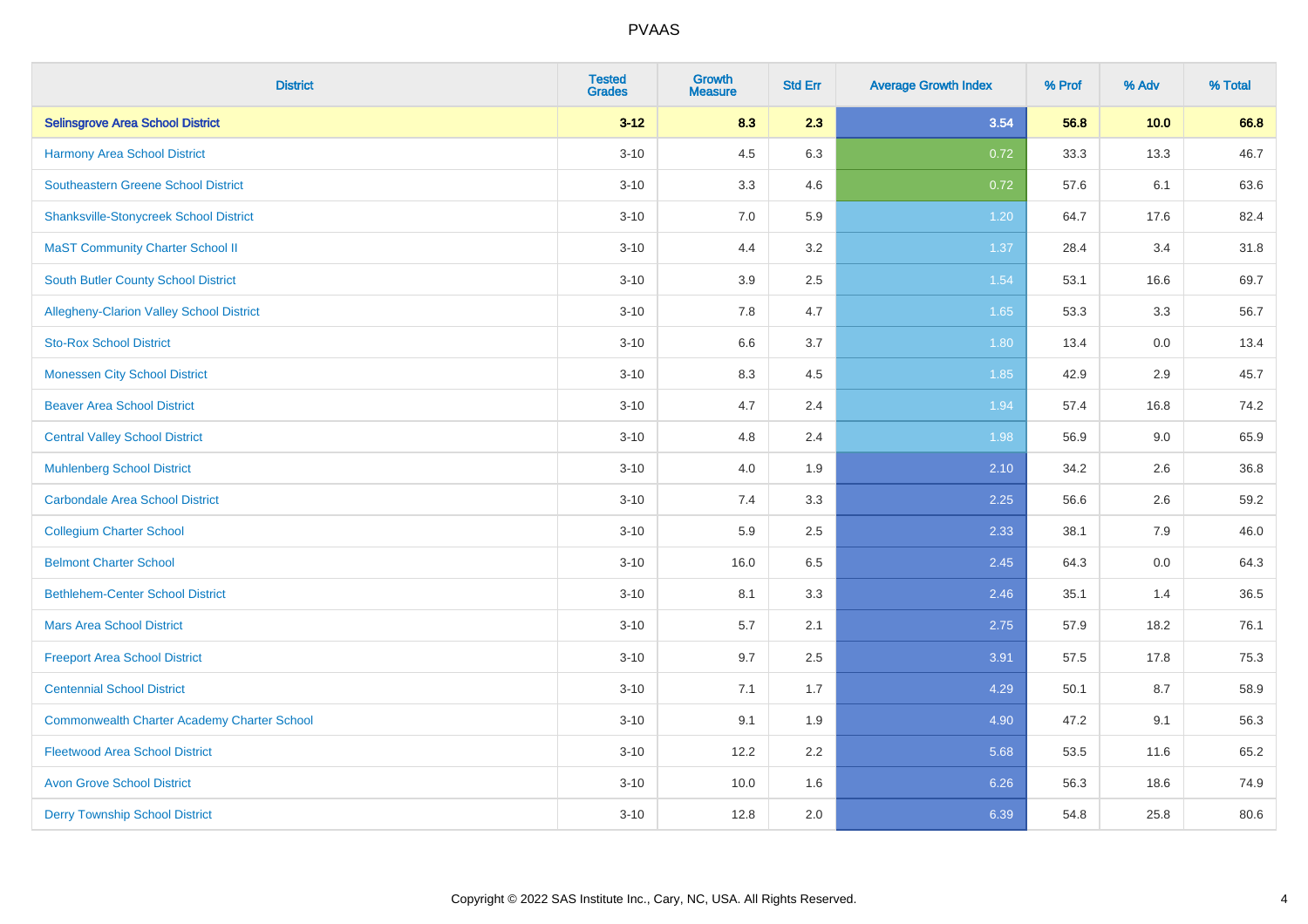| <b>District</b>                                | <b>Tested</b><br><b>Grades</b> | <b>Growth</b><br><b>Measure</b> | <b>Std Err</b> | <b>Average Growth Index</b> | % Prof | % Adv   | % Total |
|------------------------------------------------|--------------------------------|---------------------------------|----------------|-----------------------------|--------|---------|---------|
| <b>Selinsgrove Area School District</b>        | $3 - 12$                       | 8.3                             | 2.3            | 3.54                        | 56.8   | 10.0    | 66.8    |
| <b>Garnet Valley School District</b>           | $3 - 10$                       | 10.9                            | 1.7            | 6.53                        | 67.1   | 19.0    | 86.1    |
| <b>Wissahickon School District</b>             | $3 - 10$                       | 12.5                            | 1.8            | 6.85                        | 58.3   | 22.4    | 80.7    |
| <b>Owen J Roberts School District</b>          | $3 - 11$                       | $-12.3$                         | 1.6            | $-7.61$                     | 57.0   | 11.9    | 69.0    |
| Hatboro-Horsham School District                | $3 - 11$                       | $-12.8$                         | 1.7            | $-7.47$                     | 45.6   | 7.2     | 52.8    |
| Philipsburg-Osceola Area School District       | $3 - 11$                       | $-24.8$                         | 3.3            | $-7.43$                     | 19.7   | 2.6     | 22.4    |
| <b>Chambersburg Area School District</b>       | $3 - 11$                       | $-9.5$                          | 1.3            | $-7.20$                     | 42.7   | $8.6\,$ | 51.4    |
| <b>Northwestern School District</b>            | $3 - 11$                       | $-24.9$                         | 3.5            | $-7.13$                     | 42.6   | 2.9     | 45.6    |
| <b>Bristol Township School District</b>        | $3 - 11$                       | $-13.9$                         | 2.0            | $-7.05$                     | 31.0   | 3.7     | 34.7    |
| <b>Curwensville Area School District</b>       | $3 - 11$                       | $-27.9$                         | 4.1            | $-6.72$                     | 42.5   | 4.1     | 46.6    |
| Mifflinburg Area School District               | $3 - 11$                       | $-15.8$                         | 2.5            | $-6.30$                     | 42.4   | 4.0     | 46.4    |
| <b>Ringgold School District</b>                | $3 - 11$                       | $-14.7$                         | 2.4            | $-6.04$                     | 41.5   | 7.9     | 49.4    |
| <b>Springfield Township School District</b>    | $3 - 11$                       | $-18.9$                         | 3.2            | $-5.88$                     | 62.6   | 3.6     | 66.3    |
| <b>Solanco School District</b>                 | $3 - 11$                       | $-11.0$                         | 2.0            | $-5.55$                     | 41.6   | 4.5     | 46.1    |
| <b>Exeter Township School District</b>         | $3 - 11$                       | $-10.4$                         | 1.9            | $-5.44$                     | 50.6   | 2.7     | 53.3    |
| <b>Southern Fulton School District</b>         | $3 - 11$                       | $-23.7$                         | 4.4            | $-5.37$                     | 34.2   | 10.5    | 44.7    |
| <b>Plum Borough School District</b>            | $3 - 11$                       | $-11.3$                         | 2.2            | $-5.19$                     | 51.1   | 9.0     | 60.1    |
| <b>Titusville Area School District</b>         | $3 - 11$                       | $-13.2$                         | 2.6            | $-4.99$                     | 43.2   | 4.8     | 48.0    |
| Southern Columbia Area School District         | $3 - 11$                       | $-14.6$                         | 3.0            | $-4.92$                     | 55.0   | 4.0     | 59.0    |
| Schuylkill Haven Area School District          | $3 - 11$                       | $-15.3$                         | 3.1            | $-4.87$                     | 49.7   | 2.4     | 52.1    |
| <b>Tacony Academy Charter School</b>           | $3 - 11$                       | $-14.7$                         | 3.0            | $-4.82$                     | 22.4   | 1.8     | 24.1    |
| <b>Frazier School District</b>                 | $3 - 11$                       | $-17.2$                         | 3.7            | $-4.70$                     | 37.1   | 1.6     | 38.7    |
| <b>Riverside Beaver County School District</b> | $3 - 11$                       | $-14.0$                         | 3.0            | $-4.64$                     | 49.4   | 8.8     | 58.2    |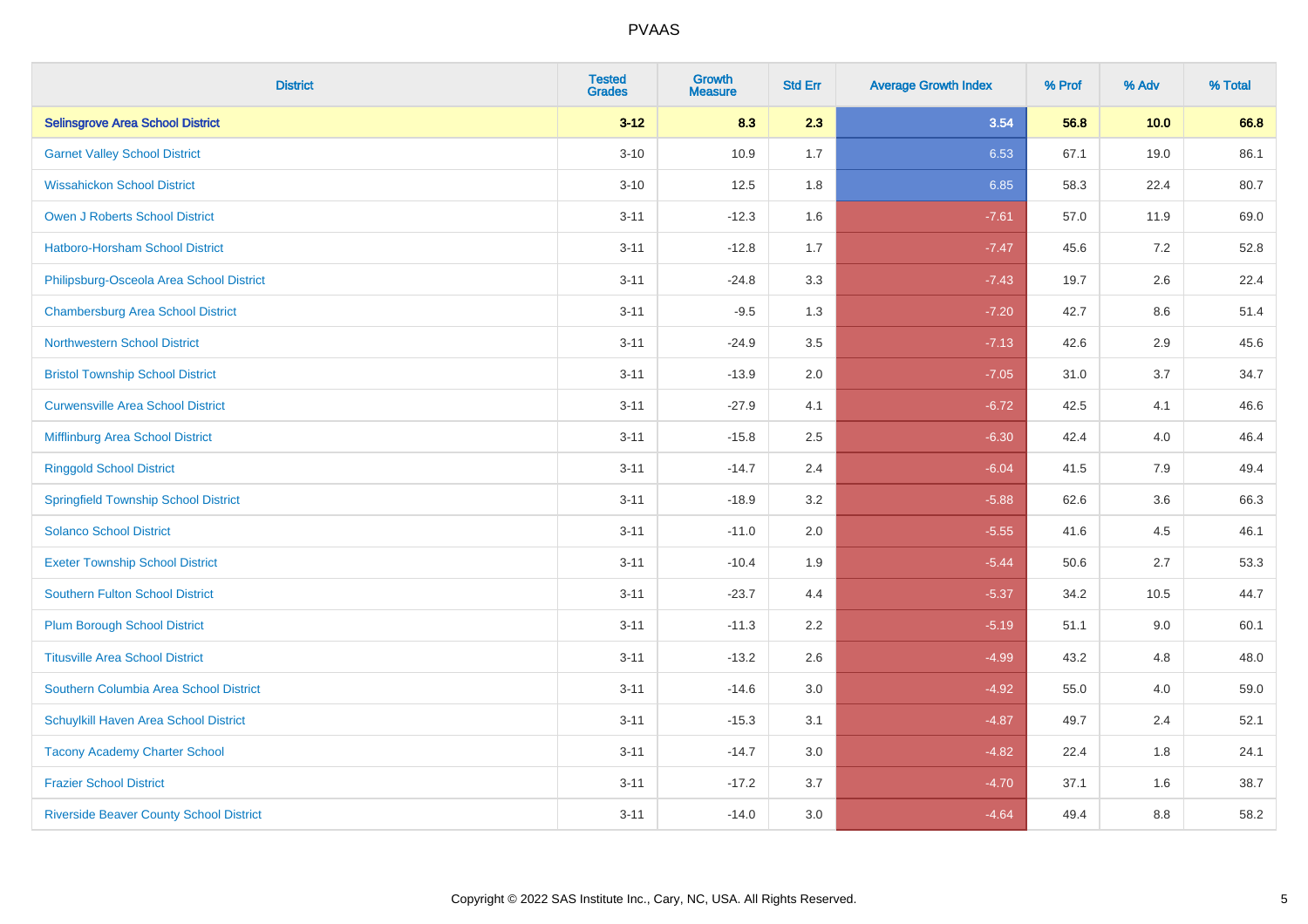| <b>District</b>                               | <b>Tested</b><br><b>Grades</b> | <b>Growth</b><br><b>Measure</b> | <b>Std Err</b> | <b>Average Growth Index</b> | % Prof | % Adv   | % Total |
|-----------------------------------------------|--------------------------------|---------------------------------|----------------|-----------------------------|--------|---------|---------|
| <b>Selinsgrove Area School District</b>       | $3 - 12$                       | 8.3                             | 2.3            | 3.54                        | 56.8   | 10.0    | 66.8    |
| <b>Butler Area School District</b>            | $3 - 11$                       | $-6.5$                          | 1.5            | $-4.26$                     | 42.5   | 9.4     | 51.9    |
| Southern Tioga School District                | $3 - 11$                       | $-11.5$                         | 2.7            | $-4.25$                     | 47.8   | 6.4     | 54.3    |
| <b>South Park School District</b>             | $3 - 11$                       | $-11.3$                         | 2.7            | $-4.23$                     | 53.5   | 13.7    | 67.3    |
| <b>Wellsboro Area School District</b>         | $3 - 11$                       | $-12.4$                         | 3.0            | $-4.11$                     | 49.2   | 11.9    | 61.1    |
| <b>Big Spring School District</b>             | $3 - 11$                       | $-9.8$                          | 2.4            | $-4.00$                     | 38.6   | 8.9     | 47.5    |
| Southern Huntingdon County School District    | $3 - 11$                       | $-12.9$                         | 3.2            | $-3.98$                     | 32.5   | 2.5     | 35.0    |
| <b>Minersville Area School District</b>       | $3 - 11$                       | $-14.4$                         | 3.7            | $-3.90$                     | 39.3   | 3.3     | 42.6    |
| Propel Charter School - Braddock Hills        | $3 - 11$                       | $-13.6$                         | 3.6            | $-3.81$                     | 9.7    | 1.6     | 11.3    |
| Johnsonburg Area School District              | $3 - 11$                       | $-14.1$                         | 3.9            | $-3.62$                     | 54.0   | 4.6     | 58.6    |
| <b>Berwick Area School District</b>           | $3 - 11$                       | $-9.3$                          | 2.6            | $-3.59$                     | 42.1   | 5.5     | 47.6    |
| <b>Ridgway Area School District</b>           | $3 - 11$                       | $-14.5$                         | 4.1            | $-3.56$                     | 49.0   | 9.8     | 58.8    |
| <b>Moniteau School District</b>               | $3 - 11$                       | $-11.8$                         | 3.3            | $-3.56$                     | 50.0   | $6.3\,$ | 56.3    |
| <b>Milton Area School District</b>            | $3 - 11$                       | $-8.7$                          | 2.5            | $-3.52$                     | 45.4   | 6.9     | 52.3    |
| <b>Penn-Delco School District</b>             | $3 - 11$                       | $-6.8$                          | 1.9            | $-3.51$                     | 46.6   | 3.2     | 49.8    |
| <b>Williamsburg Community School District</b> | $3 - 11$                       | $-14.3$                         | 4.1            | $-3.48$                     | 28.3   | $0.0\,$ | 28.3    |
| <b>Elizabeth Forward School District</b>      | $3 - 11$                       | $-8.4$                          | 2.4            | $-3.41$                     | 51.7   | 4.0     | 55.7    |
| <b>Steelton-Highspire School District</b>     | $3 - 11$                       | $-11.8$                         | 3.5            | $-3.40$                     | 14.5   | 0.0     | 14.5    |
| <b>Boyertown Area School District</b>         | $3 - 11$                       | $-4.7$                          | 1.5            | $-3.17$                     | 55.2   | 11.3    | 66.5    |
| <b>Wallenpaupack Area School District</b>     | $3 - 11$                       | $-7.1$                          | 2.3            | $-3.09$                     | 40.8   | 2.4     | 43.1    |
| <b>Dubois Area School District</b>            | $3 - 11$                       | $-6.2$                          | 2.0            | $-3.07$                     | 50.9   | 13.4    | 64.3    |
| <b>Palisades School District</b>              | $3 - 11$                       | $-8.7$                          | 2.8            | $-3.06$                     | 53.8   | 6.7     | 60.5    |
| <b>Pittsburgh School District</b>             | $3 - 11$                       | $-3.3$                          | 1.1            | $-3.04$                     | 33.9   | 8.2     | 42.1    |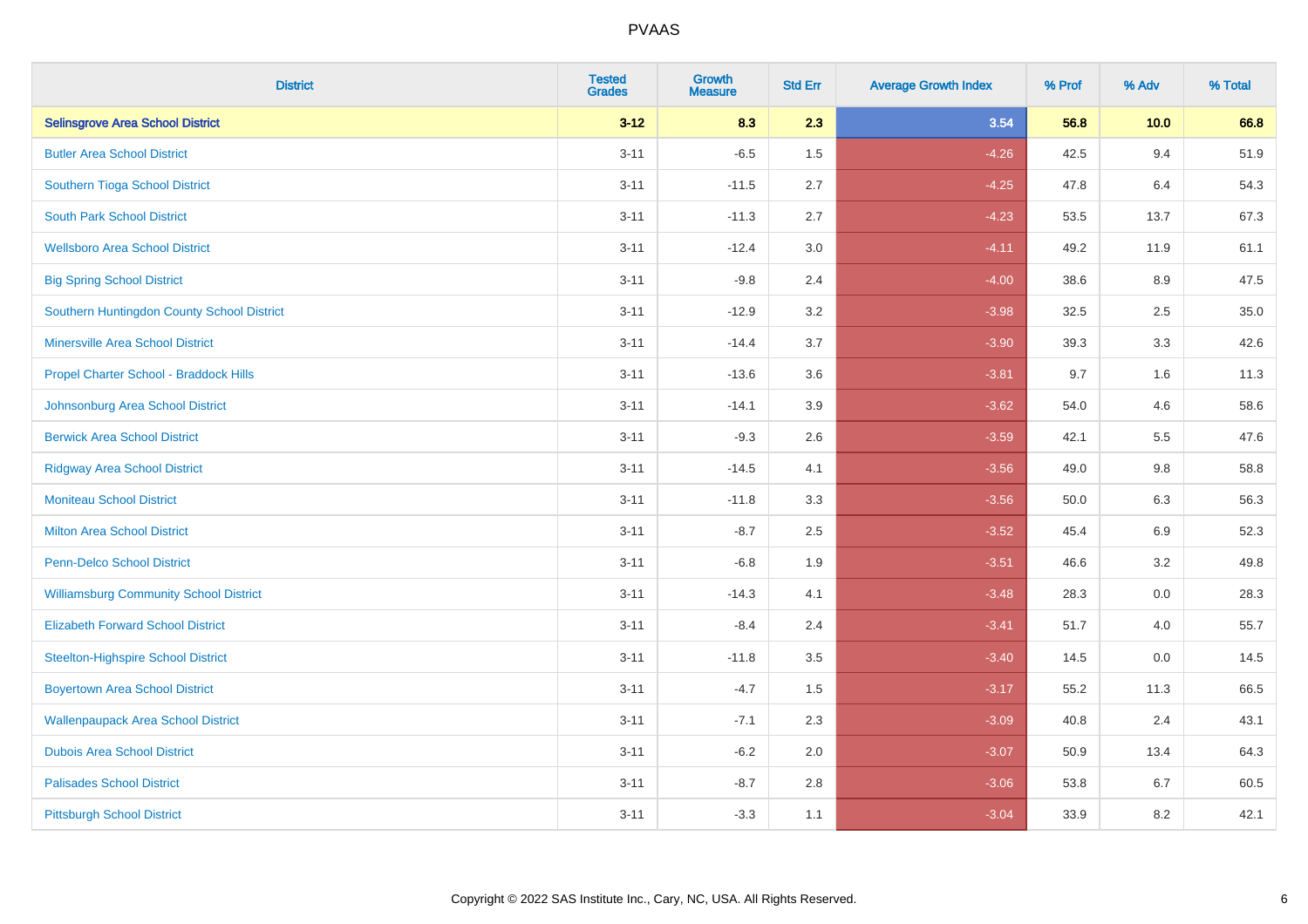| <b>District</b>                              | <b>Tested</b><br><b>Grades</b> | <b>Growth</b><br><b>Measure</b> | <b>Std Err</b> | <b>Average Growth Index</b> | % Prof | % Adv   | % Total |
|----------------------------------------------|--------------------------------|---------------------------------|----------------|-----------------------------|--------|---------|---------|
| <b>Selinsgrove Area School District</b>      | $3 - 12$                       | 8.3                             | 2.3            | 3.54                        | 56.8   | 10.0    | 66.8    |
| Philadelphia Academy Charter School          | $3 - 11$                       | $-8.9$                          | 2.9            | $-3.04$                     | 50.5   | 2.9     | 53.4    |
| <b>North East School District</b>            | $3 - 11$                       | $-9.3$                          | 3.1            | $-3.02$                     | 62.6   | 14.4    | 77.0    |
| <b>Penn Hills School District</b>            | $3 - 11$                       | $-7.6$                          | 2.6            | $-2.94$                     | 33.1   | 0.7     | 33.8    |
| <b>Rochester Area School District</b>        | $3 - 11$                       | $-13.2$                         | 4.6            | $-2.89$                     | 19.5   | 1.3     | 20.8    |
| <b>Propel Charter School-Homestead</b>       | $3 - 11$                       | $-11.7$                         | 4.1            | $-2.84$                     | 15.9   | 0.0     | 15.9    |
| <b>Nazareth Area School District</b>         | $3 - 11$                       | $-4.7$                          | 1.7            | $-2.82$                     | 59.2   | $9.9\,$ | 69.0    |
| <b>Carlisle Area School District</b>         | $3 - 11$                       | $-5.3$                          | 1.9            | $-2.81$                     | 54.0   | 6.3     | 60.3    |
| <b>Redbank Valley School District</b>        | $3 - 11$                       | $-9.5$                          | 3.4            | $-2.77$                     | 31.5   | 4.9     | 36.4    |
| <b>Highlands School District</b>             | $3 - 11$                       | $-7.4$                          | 2.7            | $-2.76$                     | 44.4   | 3.7     | 48.2    |
| <b>Forest Hills School District</b>          | $3 - 11$                       | $-7.3$                          | 2.7            | $-2.74$                     | 41.1   | 13.7    | 54.8    |
| <b>Trinity Area School District</b>          | $3 - 11$                       | $-5.4$                          | 2.0            | $-2.71$                     | 48.3   | 11.8    | 60.1    |
| South Allegheny School District              | $3 - 11$                       | $-8.8$                          | 3.2            | $-2.70$                     | 40.5   | 0.0     | 40.5    |
| <b>Blairsville-Saltsburg School District</b> | $3 - 11$                       | $-8.0$                          | 3.0            | $-2.68$                     | 37.3   | 7.0     | 44.3    |
| <b>Harbor Creek School District</b>          | $3 - 11$                       | $-7.1$                          | 2.7            | $-2.67$                     | 48.8   | 15.2    | 64.0    |
| <b>Pine Grove Area School District</b>       | $3 - 11$                       | $-7.7$                          | 2.9            | $-2.66$                     | 42.3   | 7.7     | 50.0    |
| <b>Dunmore School District</b>               | $3 - 11$                       | $-7.7$                          | 2.9            | $-2.62$                     | 34.0   | 7.2     | 41.2    |
| <b>Coatesville Area School District</b>      | $3 - 11$                       | $-4.4$                          | 1.7            | $-2.62$                     | 36.3   | 4.2     | 40.5    |
| <b>Slippery Rock Area School District</b>    | $3 - 11$                       | $-6.3$                          | 2.5            | $-2.51$                     | 56.2   | 9.5     | 65.7    |
| <b>North Star School District</b>            | $3 - 11$                       | $-8.7$                          | 3.5            | $-2.51$                     | 47.8   | 6.0     | 53.7    |
| <b>Keystone Central School District</b>      | $3 - 11$                       | $-5.1$                          | 2.0            | $-2.46$                     | 44.7   | 4.6     | 49.4    |
| <b>Sugar Valley Rural Charter School</b>     | $3 - 11$                       | $-11.0$                         | 4.5            | $-2.46$                     | 14.9   | 0.0     | 14.9    |
| <b>Mohawk Area School District</b>           | $3 - 11$                       | $-7.5$                          | 3.1            | $-2.45$                     | 49.4   | 11.0    | 60.4    |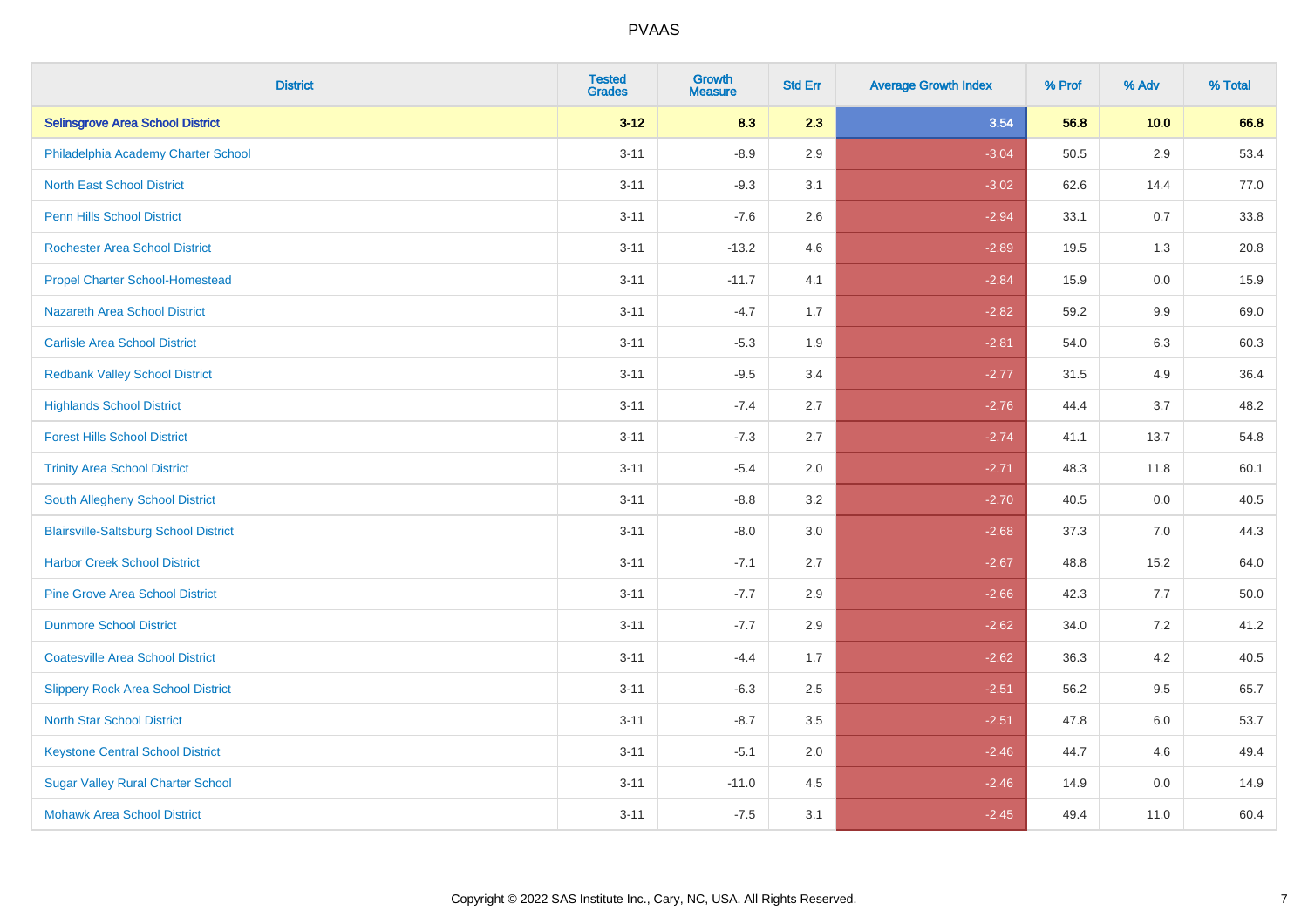| <b>District</b>                                | <b>Tested</b><br><b>Grades</b> | <b>Growth</b><br><b>Measure</b> | <b>Std Err</b> | <b>Average Growth Index</b> | % Prof | % Adv   | % Total |
|------------------------------------------------|--------------------------------|---------------------------------|----------------|-----------------------------|--------|---------|---------|
| <b>Selinsgrove Area School District</b>        | $3 - 12$                       | 8.3                             | 2.3            | 3.54                        | 56.8   | 10.0    | 66.8    |
| <b>Farrell Area School District</b>            | $3 - 11$                       | $-10.4$                         | 4.3            | $-2.41$                     | 19.0   | $0.0\,$ | 19.0    |
| <b>Freedom Area School District</b>            | $3 - 11$                       | $-7.1$                          | 3.0            | $-2.37$                     | 43.8   | 4.2     | 47.9    |
| <b>Southmoreland School District</b>           | $3 - 11$                       | $-8.3$                          | 3.6            | $-2.32$                     | 56.8   | 7.2     | 64.0    |
| <b>Upper Moreland Township School District</b> | $3 - 11$                       | $-5.0$                          | 2.2            | $-2.31$                     | 57.9   | 4.0     | 61.9    |
| Salisbury-Elk Lick School District             | $3 - 11$                       | $-13.5$                         | 5.9            | $-2.30$                     | 27.8   | 0.0     | 27.8    |
| <b>Indiana Area School District</b>            | $3 - 11$                       | $-5.3$                          | 2.3            | $-2.28$                     | 47.6   | 18.4    | 66.1    |
| <b>Oxford Area School District</b>             | $3 - 11$                       | $-4.3$                          | 1.9            | $-2.26$                     | 41.3   | 8.0     | 49.3    |
| <b>East Lycoming School District</b>           | $3 - 11$                       | $-6.0$                          | 2.7            | $-2.24$                     | 48.3   | 4.2     | 52.5    |
| <b>Windber Area School District</b>            | $3 - 11$                       | $-7.2$                          | 3.2            | $-2.24$                     | 55.4   | 7.2     | 62.6    |
| <b>Muncy School District</b>                   | $3 - 11$                       | $-8.1$                          | 3.7            | $-2.21$                     | 42.0   | 3.8     | 45.8    |
| Jim Thorpe Area School District                | $3 - 11$                       | $-5.8$                          | 2.7            | $-2.19$                     | 33.3   | 7.4     | 40.7    |
| <b>Perkiomen Valley School District</b>        | $3 - 11$                       | $-3.5$                          | 1.6            | $-2.18$                     | 53.8   | 13.4    | 67.2    |
| <b>Crawford Central School District</b>        | $3 - 11$                       | $-4.7$                          | 2.2            | $-2.15$                     | 40.6   | 10.5    | 51.1    |
| <b>Aliquippa School District</b>               | $3 - 11$                       | $-9.0$                          | 4.2            | $-2.14$                     | 11.0   | 0.0     | 11.0    |
| <b>Williams Valley School District</b>         | $3 - 11$                       | $-7.3$                          | 3.4            | $-2.13$                     | 23.2   | $0.0\,$ | 23.2    |
| <b>Middletown Area School District</b>         | $3 - 11$                       | $-5.3$                          | 2.6            | $-2.05$                     | 46.4   | 5.3     | 51.7    |
| <b>Karns City Area School District</b>         | $3 - 11$                       | $-6.0$                          | 2.9            | $-2.03$                     | 53.1   | 8.3     | 61.5    |
| <b>Corry Area School District</b>              | $3 - 11$                       | $-5.3$                          | 2.6            | $-2.03$                     | 38.5   | 6.0     | 44.5    |
| <b>Upper Dauphin Area School District</b>      | $3 - 11$                       | $-6.3$                          | 3.2            | $-1.98$                     | 37.4   | 4.8     | 42.2    |
| <b>Bermudian Springs School District</b>       | $3 - 11$                       | $-5.5$                          | 2.9            | $-1.94$                     | 56.4   | 6.8     | 63.2    |
| <b>Somerset Area School District</b>           | $3 - 11$                       | $-4.4$                          | 2.3            | $-1.93$                     | 44.4   | 14.9    | 59.3    |
| <b>Mount Pleasant Area School District</b>     | $3 - 11$                       | $-5.0$                          | 2.6            | $-1.93$                     | 52.6   | 0.0     | 52.6    |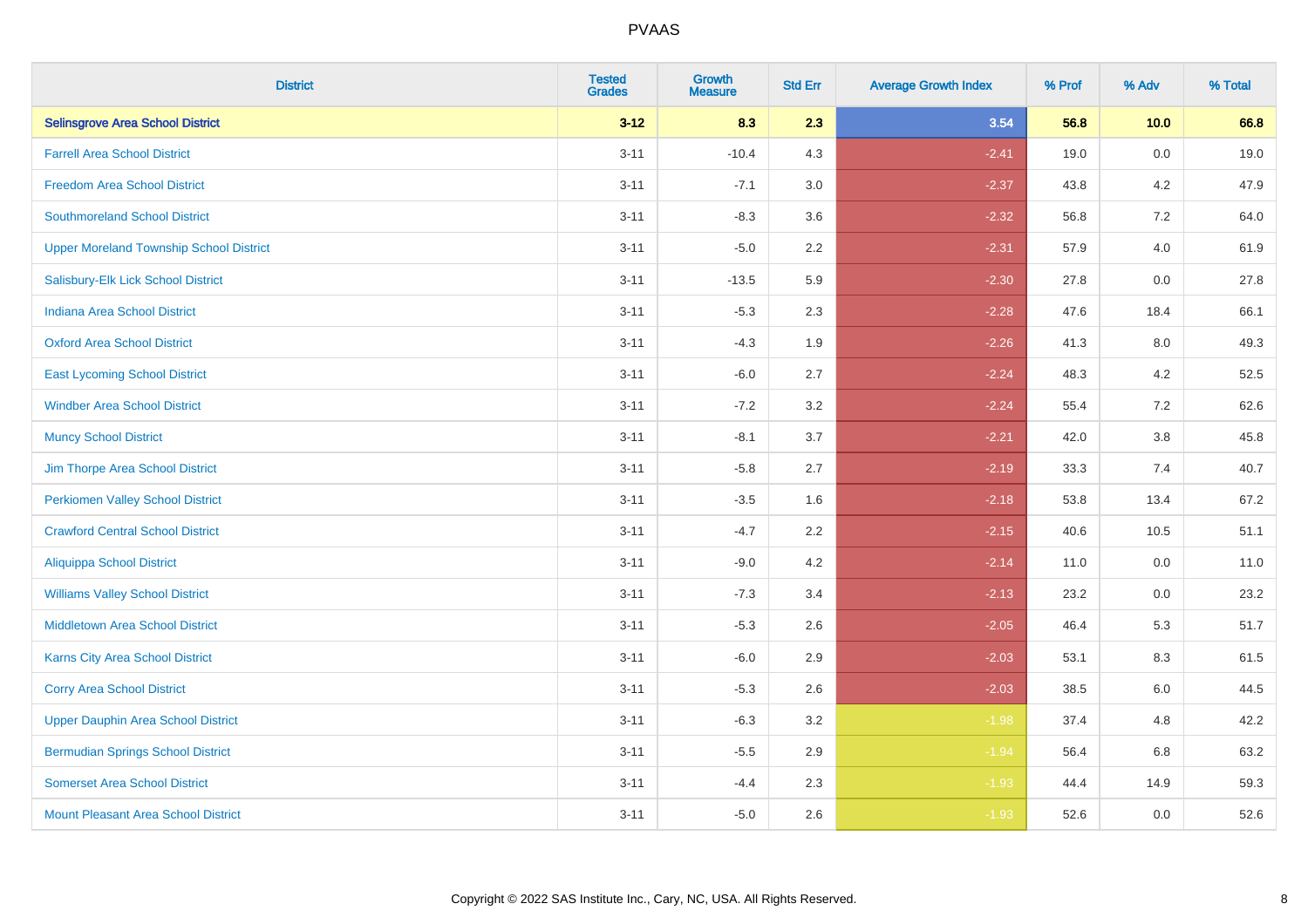| <b>District</b>                                | <b>Tested</b><br><b>Grades</b> | <b>Growth</b><br><b>Measure</b> | <b>Std Err</b> | <b>Average Growth Index</b> | % Prof | % Adv   | % Total |
|------------------------------------------------|--------------------------------|---------------------------------|----------------|-----------------------------|--------|---------|---------|
| <b>Selinsgrove Area School District</b>        | $3 - 12$                       | 8.3                             | 2.3            | 3.54                        | 56.8   | 10.0    | 66.8    |
| <b>Gettysburg Area School District</b>         | $3 - 11$                       | $-4.0$                          | 2.1            | $-1.89$                     | 45.3   | 14.0    | 59.3    |
| <b>Greensburg Salem School District</b>        | $3 - 11$                       | $-4.4$                          | 2.4            | $-1.88$                     | 47.6   | 4.9     | 52.4    |
| <b>East Allegheny School District</b>          | $3 - 11$                       | $-6.3$                          | 3.3            | $-1.87$                     | 31.9   | 9.7     | 41.7    |
| <b>Western Beaver County School District</b>   | $3 - 11$                       | $-7.8$                          | 4.2            | $-1.87$                     | 56.5   | 6.5     | 63.0    |
| <b>Kiski Area School District</b>              | $3 - 11$                       | $-3.7$                          | 2.0            | $-1.86$                     | 57.4   | 10.4    | 67.8    |
| <b>Brandywine Heights Area School District</b> | $3 - 11$                       | $-4.9$                          | 2.7            | $-1.81$                     | 49.2   | 8.2     | 57.4    |
| <b>Pequea Valley School District</b>           | $3 - 11$                       | $-5.8$                          | 3.2            | $-1.80$                     | 39.8   | 9.1     | 48.9    |
| <b>Pittston Area School District</b>           | $3 - 11$                       | $-10.1$                         | 5.6            | $-1.80$                     | 38.1   | 9.5     | 47.6    |
| <b>Washington School District</b>              | $3 - 11$                       | $-4.9$                          | 2.8            | $-1.76$                     | 30.1   | 2.4     | 32.5    |
| <b>Canton Area School District</b>             | $3 - 11$                       | $-5.5$                          | 3.2            | $-1.75$                     | 40.7   | 2.3     | 43.0    |
| <b>Brentwood Borough School District</b>       | $3 - 11$                       | $-5.3$                          | 3.0            | $-1.72$                     | 52.0   | 6.1     | 58.2    |
| East Pennsboro Area School District            | $3 - 11$                       | $-4.2$                          | 2.5            | $-1.71$                     | 60.8   | $8.5\,$ | 69.3    |
| <b>Fairfield Area School District</b>          | $3 - 11$                       | $-5.6$                          | 3.4            | $-1.66$                     | 57.9   | 4.0     | 61.8    |
| <b>Shamokin Area School District</b>           | $3 - 11$                       | $-7.7$                          | 4.8            | $-1.60$                     | 38.1   | 3.2     | 41.3    |
| <b>Claysburg-Kimmel School District</b>        | $3 - 11$                       | $-5.7$                          | 4.0            | $-1.42$                     | 42.9   | 8.2     | 51.0    |
| <b>Westmont Hilltop School District</b>        | $3 - 11$                       | $-4.0$                          | 2.8            | $-1.40$                     | 36.3   | 13.3    | 49.6    |
| <b>Greencastle-Antrim School District</b>      | $3 - 11$                       | $-3.0$                          | 2.2            | $-1.36$                     | 62.4   | 9.9     | 72.3    |
| <b>Ellwood City Area School District</b>       | $3 - 11$                       | $-4.2$                          | 3.2            | $-1.29$                     | 54.1   | 14.1    | 68.2    |
| <b>Shade-Central City School District</b>      | $3 - 11$                       | $-5.9$                          | 4.6            | $-1.28$                     | 27.8   | 0.0     | 27.8    |
| <b>Elk Lake School District</b>                | $3 - 11$                       | $-4.0$                          | 3.3            | $-1.23$                     | 46.2   | 3.3     | 49.4    |
| <b>Riverview School District</b>               | $3 - 11$                       | $-4.6$                          | 3.8            | $-1.20$                     | 57.9   | 15.8    | 73.7    |
| <b>Greater Johnstown School District</b>       | $3 - 11$                       | $-3.1$                          | 2.6            | $-1.19$                     | 26.1   | 0.0     | 26.1    |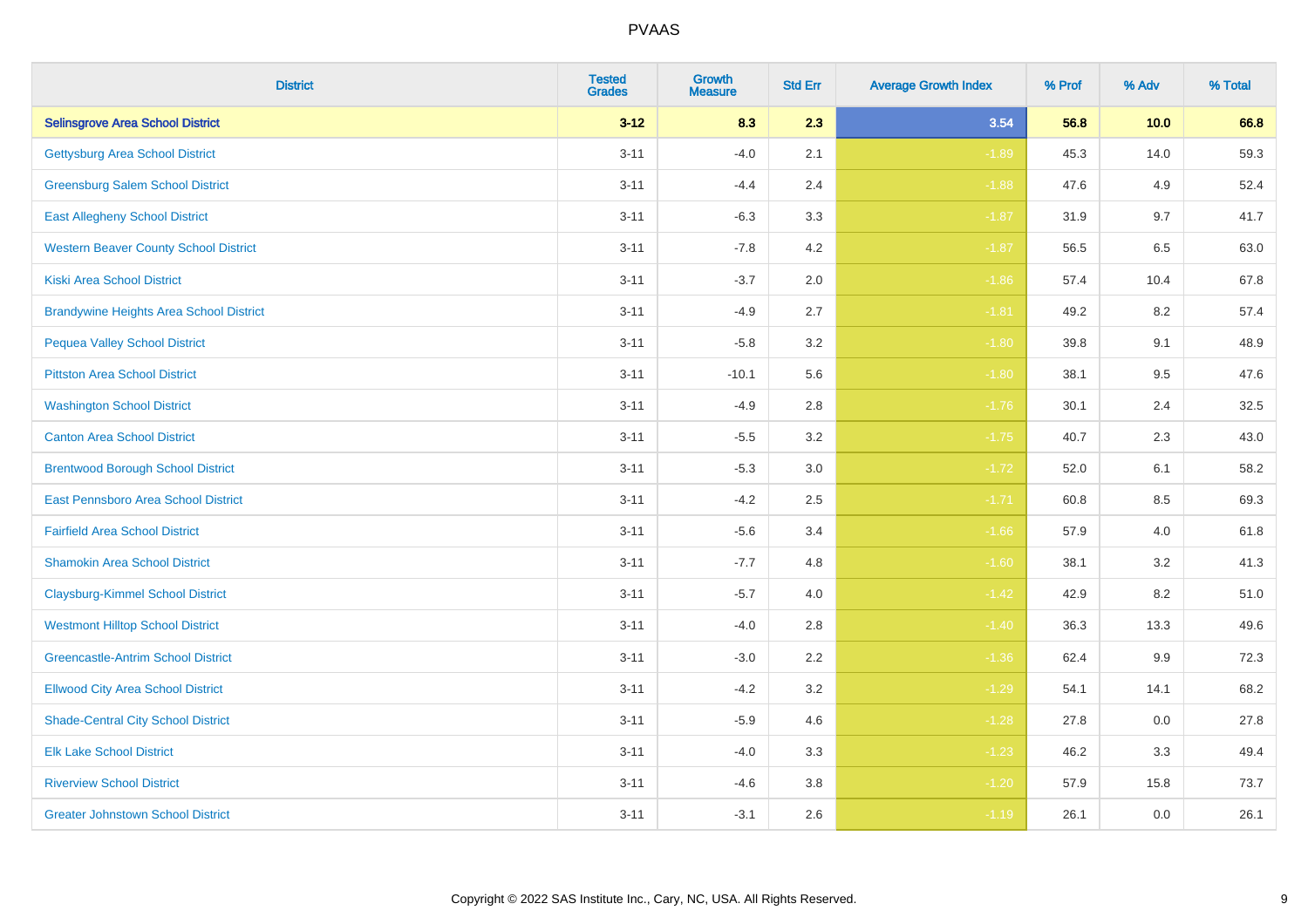| <b>District</b>                              | <b>Tested</b><br><b>Grades</b> | Growth<br><b>Measure</b> | <b>Std Err</b> | <b>Average Growth Index</b> | % Prof | % Adv   | % Total |
|----------------------------------------------|--------------------------------|--------------------------|----------------|-----------------------------|--------|---------|---------|
| <b>Selinsgrove Area School District</b>      | $3 - 12$                       | 8.3                      | 2.3            | 3.54                        | 56.8   | 10.0    | 66.8    |
| <b>Big Beaver Falls Area School District</b> | $3 - 11$                       | $-3.9$                   | 3.3            | $-1.18$                     | 34.1   | 3.5     | 37.6    |
| <b>Chichester School District</b>            | $3 - 11$                       | $-2.7$                   | 2.3            | $-1.17$                     | 44.6   | 6.6     | 51.2    |
| Jeannette City School District               | $3 - 11$                       | $-4.3$                   | 3.8            | $-1.13$                     | 46.7   | $7.5\,$ | 54.2    |
| <b>Dallas School District</b>                | $3 - 11$                       | $-2.5$                   | 2.2            | $-1.12$                     | 54.9   | 7.6     | 62.4    |
| Juniata Valley School District               | $3 - 11$                       | $-3.9$                   | 3.5            | $-1.10$                     | 44.4   | 3.5     | 47.8    |
| <b>Riverside School District</b>             | $3 - 11$                       | $-3.2$                   | 3.0            | $-1.09$                     | 43.0   | 9.0     | 52.0    |
| <b>Quaker Valley School District</b>         | $3 - 11$                       | $-2.8$                   | 2.6            | $-1.08$                     | 55.2   | 13.2    | 68.4    |
| Oil City Area School District                | $3 - 11$                       | $-2.9$                   | 2.6            | $-1.08$                     | 44.4   | 5.8     | 50.2    |
| <b>West Greene School District</b>           | $3 - 11$                       | $-4.5$                   | 4.3            | $-1.04$                     | 36.6   | 7.3     | 43.9    |
| <b>Lewisburg Area School District</b>        | $3 - 11$                       | $-2.7$                   | 2.6            | $-1.03$                     | 57.0   | 18.5    | 75.6    |
| <b>Seneca Valley School District</b>         | $3 - 11$                       | $-1.4$                   | 1.4            | $-0.99$                     | 57.2   | 11.4    | 68.6    |
| <b>North Hills School District</b>           | $3 - 11$                       | $-1.8$                   | 1.8            | $-0.96$                     | 59.1   | 14.1    | 73.2    |
| <b>Wyoming Valley West School District</b>   | $3 - 11$                       | $-2.2$                   | 2.4            | $-0.91$                     | 49.4   | 3.0     | 52.4    |
| <b>Austin Area School District</b>           | $3 - 11$                       | $-5.7$                   | 6.4            | $-0.90$                     | 33.3   | 5.6     | 38.9    |
| <b>Montour School District</b>               | $3 - 11$                       | $-1.8$                   | 2.1            | $-0.88$                     | 61.4   | 15.1    | 76.5    |
| <b>Charleroi School District</b>             | $3 - 11$                       | $-2.6$                   | 3.0            | $-0.86$                     | 55.7   | 7.4     | 63.1    |
| Phoenixville Area School District            | $3 - 11$                       | $-1.7$                   | 2.1            | $-0.83$                     | 59.9   | 10.6    | 70.5    |
| <b>Chartiers Valley School District</b>      | $3 - 11$                       | $-1.7$                   | 2.0            | $-0.81$                     | 54.7   | 8.4     | 63.1    |
| <b>Forest Area School District</b>           | $3 - 11$                       | $-4.4$                   | 5.4            | $-0.81$                     | 36.2   | 2.1     | 38.3    |
| <b>Lebanon School District</b>               | $3 - 11$                       | $-1.6$                   | 1.9            | $-0.80$                     | 24.4   | $2.6\,$ | 27.0    |
| Shenango Area School District                | $3 - 11$                       | $-2.6$                   | 3.3            | $-0.79$                     | 50.6   | 13.9    | 64.6    |
| <b>Gillingham Charter School</b>             | $3 - 11$                       | $-4.4$                   | 5.6            | $-0.77$                     | 20.8   | 8.3     | 29.2    |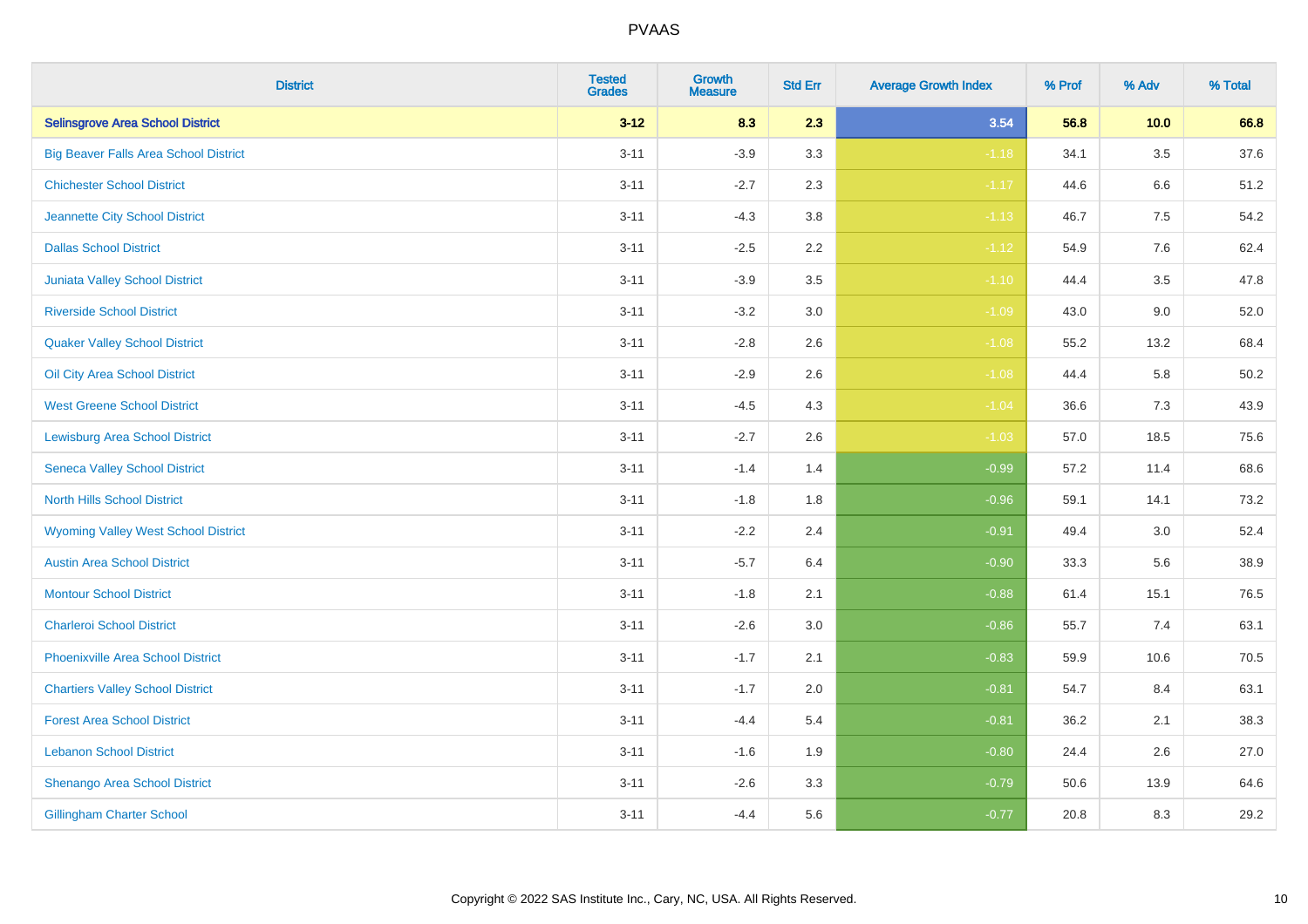| <b>District</b>                              | <b>Tested</b><br><b>Grades</b> | <b>Growth</b><br><b>Measure</b> | <b>Std Err</b> | <b>Average Growth Index</b> | % Prof | % Adv | % Total |
|----------------------------------------------|--------------------------------|---------------------------------|----------------|-----------------------------|--------|-------|---------|
| <b>Selinsgrove Area School District</b>      | $3 - 12$                       | 8.3                             | 2.3            | 3.54                        | 56.8   | 10.0  | 66.8    |
| <b>Bald Eagle Area School District</b>       | $3 - 11$                       | $-2.1$                          | 2.7            | $-0.75$                     | 48.4   | 9.4   | 57.7    |
| Huntingdon Area School District              | $3 - 11$                       | $-2.0$                          | 2.7            | $-0.72$                     | 36.8   | 10.3  | 47.0    |
| Mt Lebanon School District                   | $3 - 11$                       | $-1.0$                          | 1.5            | $-0.70$                     | 61.9   | 24.0  | 85.9    |
| Lehighton Area School District               | $3 - 11$                       | $-1.6$                          | 2.3            | $-0.70$                     | 51.1   | 5.6   | 56.7    |
| <b>North Pocono School District</b>          | $3 - 11$                       | $-2.3$                          | 3.4            | $-0.68$                     | 52.0   | 16.4  | 68.5    |
| <b>Cheltenham School District</b>            | $3 - 11$                       | $-1.4$                          | 2.1            | $-0.67$                     | 46.1   | 10.0  | 56.1    |
| <b>Fannett-Metal School District</b>         | $3 - 11$                       | $-3.4$                          | 5.1            | $-0.67$                     | 38.7   | 8.1   | 46.8    |
| <b>Susquehanna Community School District</b> | $3 - 11$                       | $-2.8$                          | 4.2            | $-0.66$                     | 49.4   | 6.9   | 56.3    |
| <b>Burgettstown Area School District</b>     | $3 - 11$                       | $-2.1$                          | 3.4            | $-0.62$                     | 50.0   | 1.4   | 51.4    |
| <b>Central Greene School District</b>        | $3 - 11$                       | $-1.6$                          | 2.8            | $-0.55$                     | 54.2   | 2.8   | 57.0    |
| <b>Canon-Mcmillan School District</b>        | $3 - 11$                       | $-0.8$                          | 1.6            | $-0.50$                     | 58.7   | 15.9  | 74.6    |
| South Side Area School District              | $3 - 11$                       | $-1.6$                          | 3.3            | $-0.48$                     | 50.0   | 6.8   | 56.8    |
| <b>Shaler Area School District</b>           | $3 - 11$                       | $-0.8$                          | 1.9            | $-0.43$                     | 49.1   | 9.6   | 58.7    |
| North Schuylkill School District             | $3 - 11$                       | $-1.0$                          | 2.4            | $-0.42$                     | 41.8   | 5.1   | 46.8    |
| <b>Sharpsville Area School District</b>      | $3 - 11$                       | $-1.4$                          | 3.5            | $-0.40$                     | 55.2   | 13.4  | 68.7    |
| <b>Palmerton Area School District</b>        | $3 - 11$                       | $-1.2$                          | 3.0            | $-0.39$                     | 57.4   | 5.0   | 62.4    |
| Hope For Hyndman Charter School              | $3 - 11$                       | $-2.0$                          | 6.1            | $-0.32$                     | 33.3   | 0.0   | 33.3    |
| <b>Albert Gallatin Area School District</b>  | $3 - 11$                       | $-0.8$                          | 2.4            | $-0.32$                     | 54.5   | 10.0  | 64.6    |
| <b>Cornell School District</b>               | $3 - 11$                       | $-1.6$                          | 5.0            | $-0.32$                     | 33.8   | 1.5   | 35.4    |
| <b>Tuscarora School District</b>             | $3 - 11$                       | $-0.6$                          | 2.3            | $-0.27$                     | 45.1   | 8.1   | 53.2    |
| <b>Penn Manor School District</b>            | $3 - 11$                       | $-0.4$                          | 1.6            | $-0.25$                     | 51.9   | 12.6  | 64.5    |
| <b>Lakeview School District</b>              | $3 - 11$                       | $-0.9$                          | 3.7            | $-0.24$                     | 60.3   | 3.2   | 63.5    |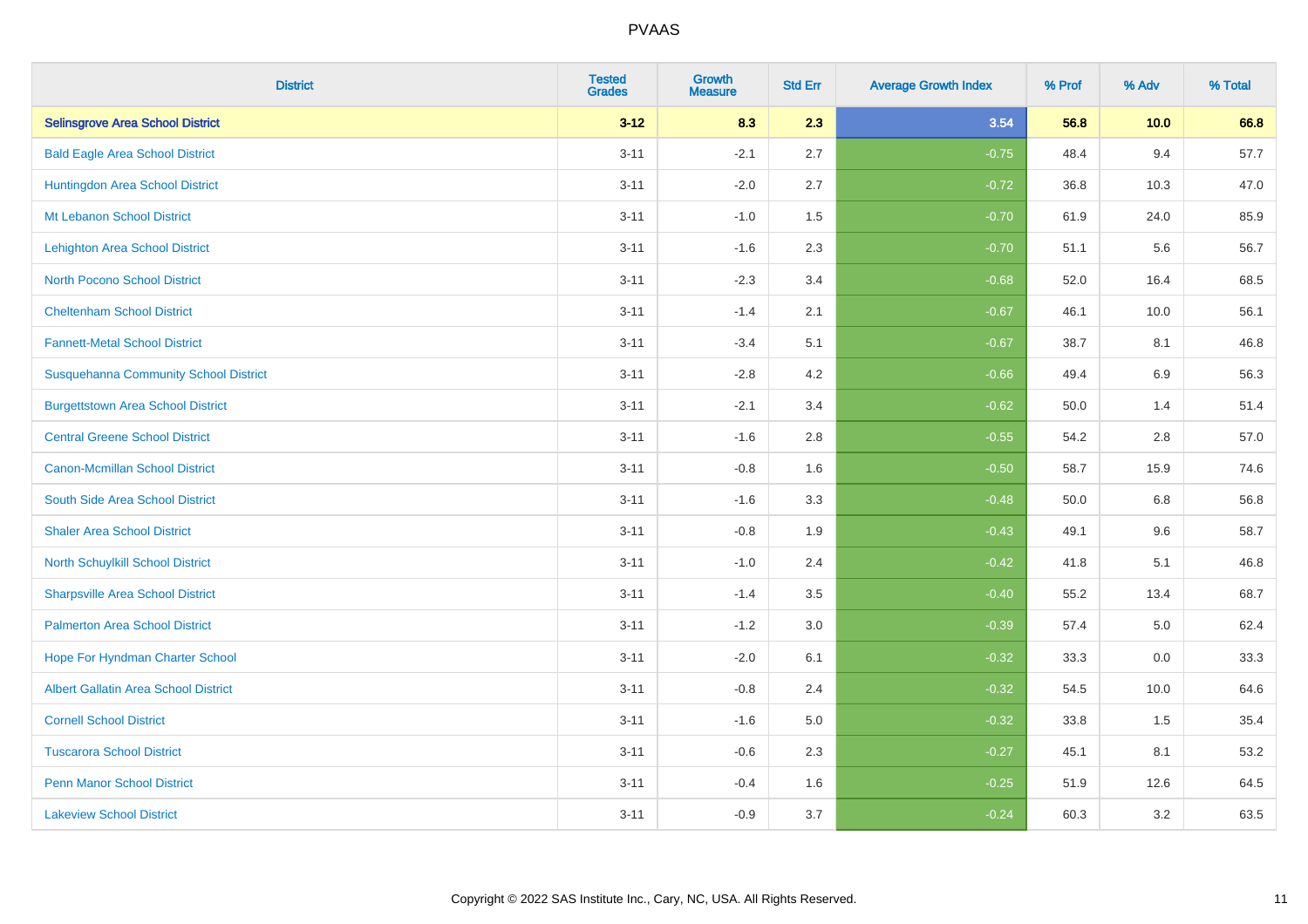| <b>District</b>                          | <b>Tested</b><br><b>Grades</b> | <b>Growth</b><br><b>Measure</b> | <b>Std Err</b> | <b>Average Growth Index</b> | % Prof | % Adv   | % Total |
|------------------------------------------|--------------------------------|---------------------------------|----------------|-----------------------------|--------|---------|---------|
| <b>Selinsgrove Area School District</b>  | $3 - 12$                       | 8.3                             | 2.3            | 3.54                        | 56.8   | 10.0    | 66.8    |
| <b>Girard School District</b>            | $3 - 11$                       | $-0.6$                          | 2.7            | $-0.22$                     | 53.9   | 15.6    | 69.6    |
| <b>Harrisburg City School District</b>   | $3 - 11$                       | $-0.4$                          | 2.1            | $-0.19$                     | 15.1   | 0.4     | 15.5    |
| <b>Mount Carmel Area School District</b> | $3 - 11$                       | $-0.6$                          | 3.1            | $-0.18$                     | 45.3   | 2.1     | 47.4    |
| <b>Crestwood School District</b>         | $3 - 11$                       | $-0.4$                          | 2.4            | $-0.17$                     | 57.4   | 17.0    | 74.4    |
| <b>Southern Lehigh School District</b>   | $3 - 11$                       | $-0.4$                          | 2.3            | $-0.17$                     | 66.1   | 11.9    | 78.0    |
| <b>Bellefonte Area School District</b>   | $3 - 11$                       | $-0.4$                          | 2.2            | $-0.17$                     | 47.6   | 10.6    | 58.2    |
| <b>Otto-Eldred School District</b>       | $3 - 11$                       | $-0.7$                          | 4.2            | $-0.15$                     | 56.2   | $6.2\,$ | 62.5    |
| <b>Oley Valley School District</b>       | $3 - 11$                       | $-0.4$                          | 2.8            | $-0.15$                     | 43.1   | 12.9    | 56.0    |
| <b>Central Fulton School District</b>    | $3 - 11$                       | $-0.5$                          | 3.5            | $-0.14$                     | 51.4   | 8.6     | 60.0    |
| <b>Blue Ridge School District</b>        | $3 - 11$                       | $-0.5$                          | 3.6            | $-0.12$                     | 44.6   | 3.1     | 47.7    |
| New Kensington-Arnold School District    | $3 - 11$                       | $-0.4$                          | 3.8            | $-0.10$                     | 40.7   | 3.7     | 44.4    |
| <b>Chester-Upland School District</b>    | $3 - 11$                       | $-0.3$                          | 2.7            | $-0.09$                     | 13.8   | $0.8\,$ | 14.6    |
| <b>Warren County School District</b>     | $3 - 11$                       | $-0.1$                          | 1.8            | $-0.06$                     | 37.2   | 5.3     | 42.6    |
| <b>Mercer Area School District</b>       | $3 - 11$                       | $-0.2$                          | 3.3            | $-0.06$                     | 56.0   | $8.0\,$ | 64.0    |
| <b>Penn Cambria School District</b>      | $3 - 11$                       | $-0.0$                          | 2.7            | $-0.01$                     | 61.5   | $7.7$   | 69.2    |
| <b>Susquenita School District</b>        | $3 - 11$                       | $-0.1$                          | 2.8            | $-0.01$                     | 47.7   | 10.1    | 57.8    |
| <b>Wilkes-Barre Area School District</b> | $3 - 11$                       | 0.1                             | 3.2            | 0.02                        | 35.5   | 5.4     | 40.9    |
| East Stroudsburg Area School District    | $3 - 11$                       | 0.1                             | 1.6            | 0.05                        | 45.8   | 7.8     | 53.6    |
| <b>West Branch Area School District</b>  | $3 - 11$                       | 0.2                             | 3.8            | 0.05                        | 47.2   | 1.9     | 49.1    |
| <b>Hempfield School District</b>         | $3 - 11$                       | 0.1                             | 1.4            | 0.08                        | 58.2   | 9.9     | 68.2    |
| Insight PA Cyber Charter School          | $3 - 11$                       | 0.7                             | 5.7            | 0.12                        | 50.0   | 4.8     | 54.8    |
| <b>Danville Area School District</b>     | $3 - 11$                       | 0.4                             | 2.6            | 0.15                        | 57.4   | 18.4    | 75.7    |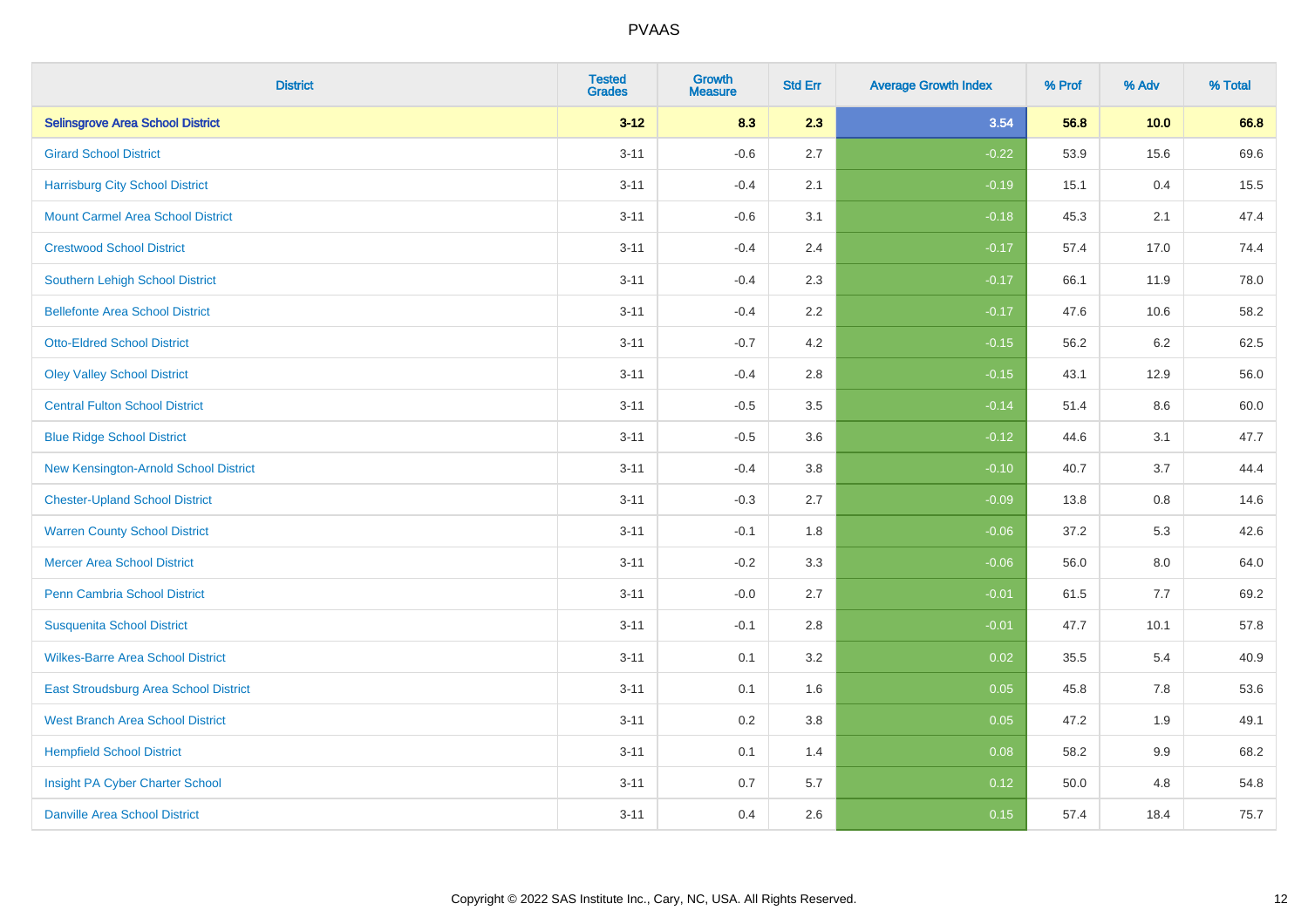| <b>District</b>                               | <b>Tested</b><br><b>Grades</b> | Growth<br><b>Measure</b> | <b>Std Err</b> | <b>Average Growth Index</b> | % Prof | % Adv | % Total |
|-----------------------------------------------|--------------------------------|--------------------------|----------------|-----------------------------|--------|-------|---------|
| <b>Selinsgrove Area School District</b>       | $3 - 12$                       | 8.3                      | 2.3            | 3.54                        | 56.8   | 10.0  | 66.8    |
| Northern Lebanon School District              | $3 - 11$                       | 0.4                      | 2.5            | 0.15                        | 28.0   | 3.0   | 31.0    |
| <b>Brockway Area School District</b>          | $3 - 11$                       | 0.6                      | 3.6            | 0.16                        | 49.2   | 7.7   | 56.9    |
| Jersey Shore Area School District             | $3 - 11$                       | 0.5                      | 2.6            | 0.21                        | 47.1   | 9.2   | 56.2    |
| <b>Greenville Area School District</b>        | $3 - 11$                       | 0.7                      | 2.9            | 0.26                        | 53.4   | 6.9   | 60.3    |
| <b>Greater Latrobe School District</b>        | $3 - 11$                       | 0.6                      | 1.9            | 0.31                        | 55.5   | 14.1  | 69.5    |
| Lehigh Valley Academy Regional Charter School | $3 - 11$                       | 0.7                      | 2.3            | 0.32                        | 46.3   | 5.0   | 51.4    |
| <b>Lower Dauphin School District</b>          | $3 - 11$                       | 0.6                      | 1.9            | 0.33                        | 49.2   | 12.6  | 61.8    |
| <b>Lakeland School District</b>               | $3 - 11$                       | 1.1                      | 2.8            | 0.38                        | 48.6   | 3.7   | 52.3    |
| <b>Gateway School District</b>                | $3 - 11$                       | 0.8                      | 2.2            | 0.38                        | 52.1   | 13.8  | 65.9    |
| <b>South Eastern School District</b>          | $3 - 11$                       | 0.9                      | 2.4            | 0.39                        | 54.8   | 6.6   | 61.4    |
| <b>Galeton Area School District</b>           | $3 - 11$                       | 2.2                      | 5.3            | 0.42                        | 41.3   | 4.4   | 45.6    |
| <b>Union Area School District</b>             | $3 - 11$                       | 1.9                      | 4.3            | 0.44                        | 61.5   | 0.0   | 61.5    |
| <b>Upper Adams School District</b>            | $3 - 11$                       | 1.3                      | 2.9            | 0.47                        | 55.2   | 8.6   | 63.8    |
| <b>Hanover Area School District</b>           | $3 - 11$                       | 2.2                      | 4.6            | 0.48                        | 42.9   | 5.7   | 48.6    |
| <b>Schuylkill Valley School District</b>      | $3 - 11$                       | 1.4                      | 2.5            | 0.56                        | 55.1   | 10.2  | 65.3    |
| <b>Forbes Road School District</b>            | $3 - 11$                       | 2.8                      | 5.1            | 0.56                        | 41.4   | 10.3  | 51.7    |
| <b>Commodore Perry School District</b>        | $3 - 11$                       | 3.2                      | 5.5            | 0.58                        | 58.3   | 0.0   | 58.3    |
| <b>Laurel School District</b>                 | $3 - 11$                       | 1.8                      | 3.1            | 0.59                        | 70.1   | 2.3   | 72.4    |
| <b>United School District</b>                 | $3 - 11$                       | 2.1                      | 3.4            | 0.63                        | 60.3   | 6.6   | 66.9    |
| <b>Athens Area School District</b>            | $3 - 11$                       | 1.6                      | 2.5            | 0.64                        | 46.9   | 7.6   | 54.5    |
| <b>Marple Newtown School District</b>         | $3 - 11$                       | 2.0                      | 2.4            | 0.81                        | 57.6   | 12.8  | 70.4    |
| <b>Mcguffey School District</b>               | $3 - 11$                       | 2.1                      | 2.6            | 0.81                        | 57.7   | 3.1   | 60.8    |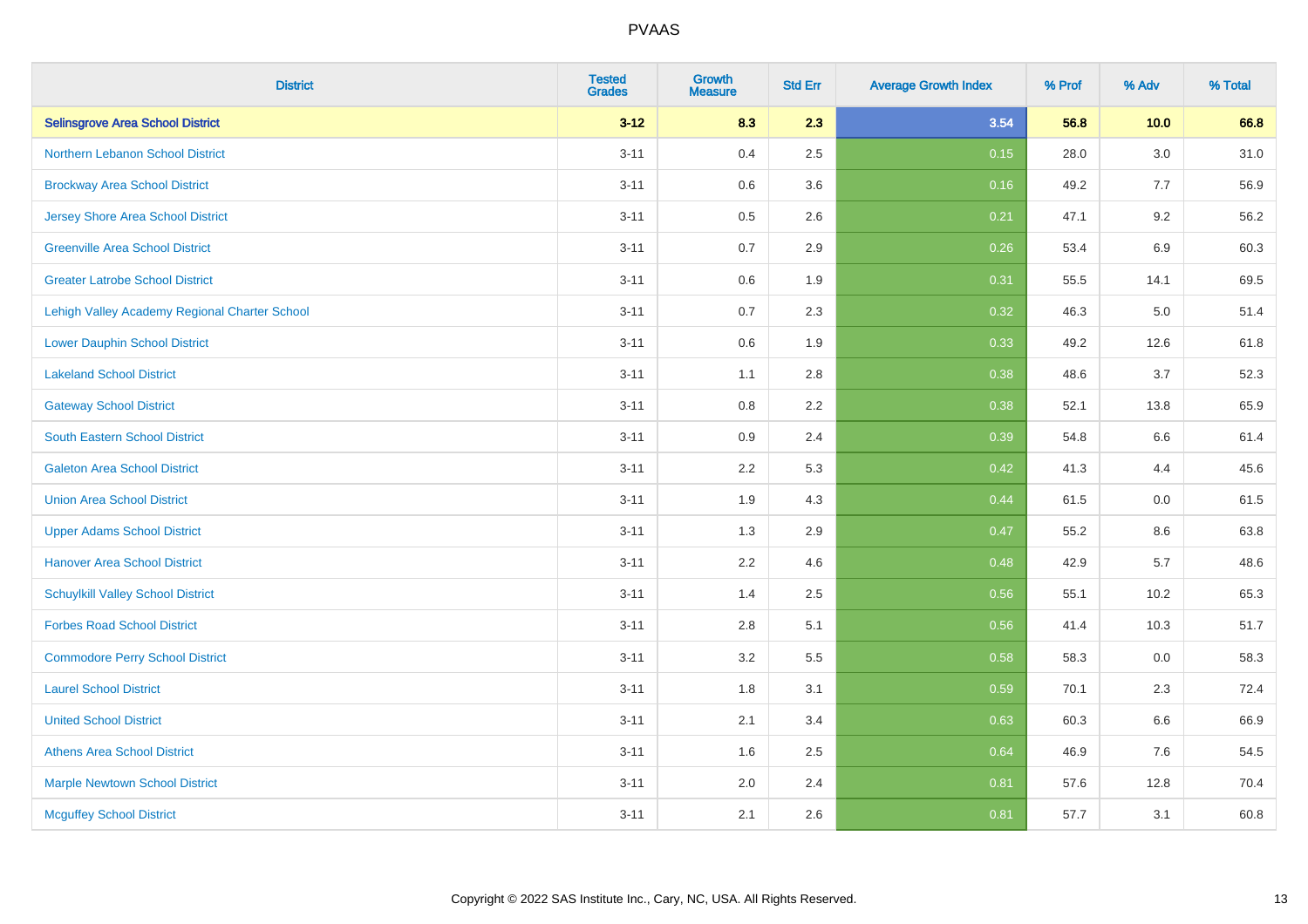| <b>District</b>                                | <b>Tested</b><br><b>Grades</b> | <b>Growth</b><br><b>Measure</b> | <b>Std Err</b> | <b>Average Growth Index</b> | % Prof | % Adv   | % Total  |
|------------------------------------------------|--------------------------------|---------------------------------|----------------|-----------------------------|--------|---------|----------|
| <b>Selinsgrove Area School District</b>        | $3 - 12$                       | 8.3                             | 2.3            | 3.54                        | 56.8   | 10.0    | 66.8     |
| West Jefferson Hills School District           | $3 - 11$                       | 1.8                             | 2.1            | 0.88                        | 55.7   | 20.8    | 76.4     |
| South Fayette Township School District         | $3 - 11$                       | 1.7                             | 2.0            | 0.88                        | 61.0   | 26.5    | 87.6     |
| <b>Bedford Area School District</b>            | $3 - 11$                       | 2.5                             | 2.6            | 0.93                        | 48.5   | 10.0    | 58.5     |
| Northwestern Lehigh School District            | $3 - 11$                       | 2.2                             | 2.3            | 0.93                        | 53.3   | 9.7     | 63.0     |
| <b>Keystone School District</b>                | $3 - 11$                       | 3.1                             | 3.3            | 0.94                        | 50.6   | 6.5     | 57.1     |
| <b>Baldwin-Whitehall School District</b>       | $3 - 11$                       | 1.8                             | 1.9            | 0.94                        | 58.6   | $8.6\,$ | 67.1     |
| <b>Clairton City School District</b>           | $3 - 11$                       | 3.5                             | 3.7            | 0.95                        | 13.4   | 0.0     | 13.4     |
| <b>Lower Moreland Township School District</b> | $3 - 11$                       | 2.0                             | 2.2            | 0.95                        | 62.8   | 17.0    | 79.8     |
| <b>Berlin Brothersvalley School District</b>   | $3 - 11$                       | 4.0                             | 4.2            | 0.96                        | 48.8   | 14.0    | 62.8     |
| <b>Hopewell Area School District</b>           | $3 - 11$                       | 2.6                             | 2.7            | 0.97                        | 58.4   | 4.0     | 62.4     |
| <b>Bensalem Township School District</b>       | $3 - 11$                       | 1.6                             | 1.6            | 0.98                        | 38.8   | 8.3     | 47.1     |
| <b>Tunkhannock Area School District</b>        | $3 - 11$                       | 2.3                             | 2.2            | 1.01                        | 44.9   | 9.6     | 54.6     |
| <b>Manheim Central School District</b>         | $3 - 11$                       | 2.1                             | 2.1            | 1.01                        | 53.2   | 11.6    | 64.8     |
| <b>Franklin Regional School District</b>       | $3 - 11$                       | 2.0                             | 1.9            | 1.02                        | 66.7   | 15.5    | 82.1     |
| <b>Williamsport Area School District</b>       | $3 - 11$                       | 1.9                             | 1.8            | 1.04                        | 44.1   | 12.8    | 56.9     |
| <b>General Mclane School District</b>          | $3 - 11$                       | 3.1                             | 2.9            | 1.07                        | 62.3   | 4.9     | 67.2     |
| Meyersdale Area School District                | $3 - 11$                       | 4.2                             | 4.0            | 1.07                        | 43.1   | 6.9     | $50.0\,$ |
| Leechburg Area School District                 | $3 - 11$                       | 4.4                             | 4.0            | 1.09                        | 47.8   | 19.6    | 67.4     |
| Morrisville Borough School District            | $3 - 11$                       | 4.8                             | 4.3            | 1.10                        | 30.2   | 2.3     | 32.6     |
| <b>Tidioute Community Charter School</b>       | $3 - 11$                       | 5.7                             | 5.1            | 1.11                        | 34.4   | 21.9    | 56.2     |
| Esperanza Cyber Charter School                 | $3 - 11$                       | 7.1                             | 6.1            | 1.16                        | 9.1    | 0.0     | 9.1      |
| <b>Central Cambria School District</b>         | $3 - 11$                       | 3.0                             | 2.5            | 1.17                        | 56.2   | 9.7     | 66.0     |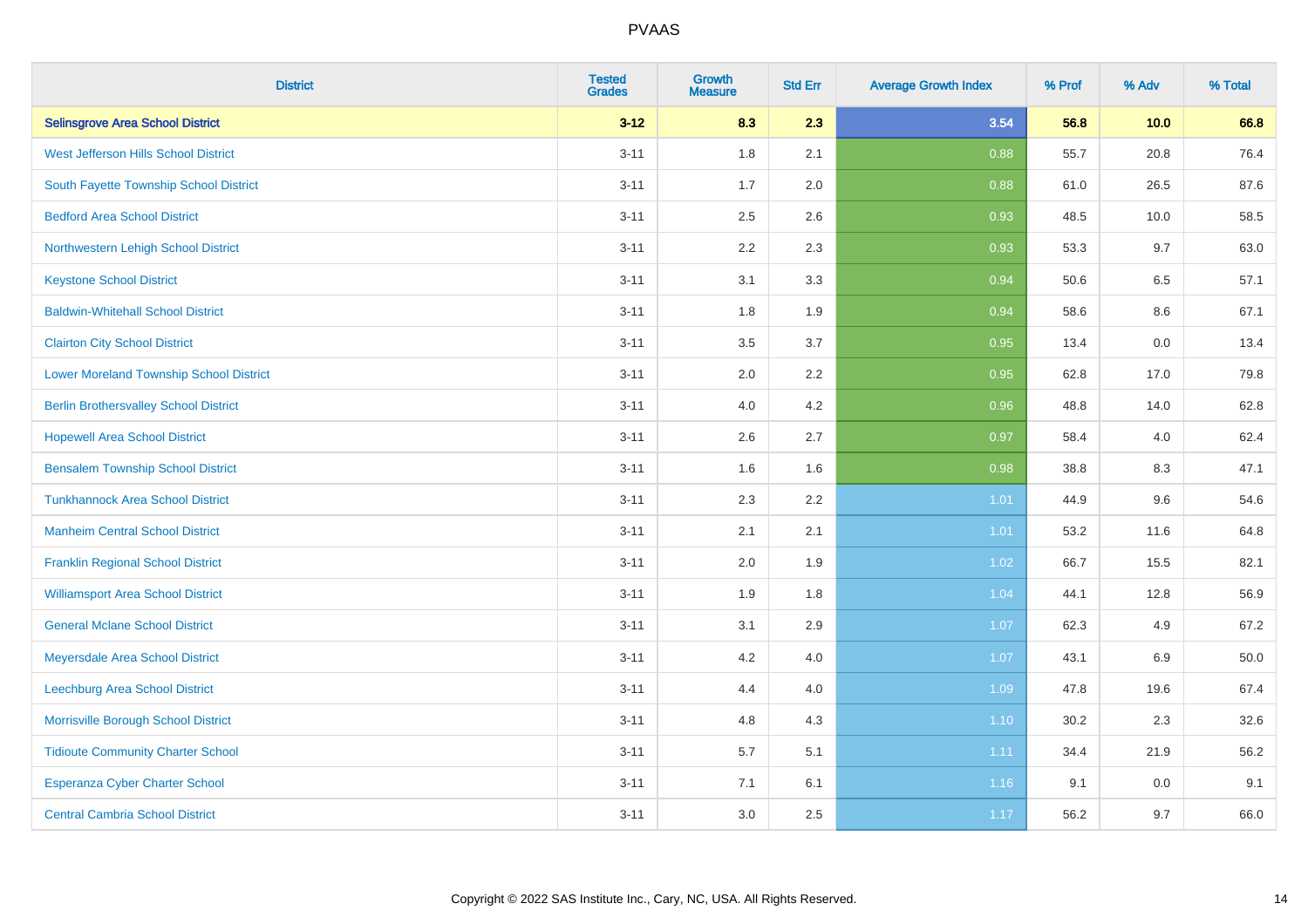| <b>District</b>                           | <b>Tested</b><br><b>Grades</b> | <b>Growth</b><br><b>Measure</b> | <b>Std Err</b> | <b>Average Growth Index</b> | % Prof | % Adv | % Total |
|-------------------------------------------|--------------------------------|---------------------------------|----------------|-----------------------------|--------|-------|---------|
| <b>Selinsgrove Area School District</b>   | $3 - 12$                       | 8.3                             | 2.3            | 3.54                        | 56.8   | 10.0  | 66.8    |
| <b>Port Allegany School District</b>      | $3 - 11$                       | 4.4                             | 3.6            | 1.21                        | 28.1   | 9.4   | 37.5    |
| <b>Halifax Area School District</b>       | $3 - 11$                       | 4.7                             | 3.9            | 1.22                        | 61.5   | 9.6   | 71.2    |
| <b>Line Mountain School District</b>      | $3 - 11$                       | 4.1                             | 3.2            | 1.27                        | 52.9   | 9.2   | 62.1    |
| <b>Fairview School District</b>           | $3 - 11$                       | 3.4                             | 2.6            | 1.32                        | 57.2   | 17.6  | 74.8    |
| <b>Spring Cove School District</b>        | $3 - 11$                       | 3.4                             | 2.5            | 1.33                        | 47.8   | 12.7  | 60.4    |
| <b>Ligonier Valley School District</b>    | $3 - 11$                       | 4.2                             | 3.1            | 1.34                        | 59.1   | 10.3  | 69.5    |
| <b>Pottsgrove School District</b>         | $3 - 11$                       | 2.8                             | 2.0            | 1.35                        | 44.0   | 10.0  | 53.9    |
| <b>Methacton School District</b>          | $3 - 11$                       | 2.5                             | 1.7            | 1.43                        | 62.5   | 16.4  | 79.0    |
| <b>Towanda Area School District</b>       | $3 - 11$                       | 4.0                             | 2.8            | 1.44                        | 39.4   | 6.6   | 46.0    |
| <b>Punxsutawney Area School District</b>  | $3 - 11$                       | 4.2                             | 2.9            | 1.45                        | 55.0   | 5.5   | 60.6    |
| <b>Everett Area School District</b>       | $3 - 11$                       | 5.0                             | 3.4            | 1.47                        | 60.5   | 1.3   | 61.8    |
| <b>New Brighton Area School District</b>  | $3 - 11$                       | 4.6                             | 3.1            | 1.47                        | 60.9   | 5.8   | 66.7    |
| <b>Burrell School District</b>            | $3 - 11$                       | 4.5                             | 3.1            | 1.48                        | 58.5   | 13.8  | 72.3    |
| <b>Warrior Run School District</b>        | $3 - 11$                       | 4.6                             | 3.0            | 1.51                        | 40.9   | 8.1   | 49.0    |
| <b>Armstrong School District</b>          | $3 - 11$                       | 2.6                             | 1.7            | 1.53                        | 51.5   | 6.1   | 57.6    |
| <b>Pleasant Valley School District</b>    | $3 - 11$                       | 3.1                             | 2.0            | 1.57                        | 57.2   | 5.5   | 62.8    |
| Millersburg Area School District          | $3 - 11$                       | 6.2                             | 3.8            | 1.63                        | 51.8   | 7.4   | 59.3    |
| <b>Conrad Weiser Area School District</b> | $3 - 11$                       | 3.6                             | 2.2            | 1.63                        | 52.1   | 2.1   | 54.2    |
| <b>Central Bucks School District</b>      | $3 - 11$                       | 1.6                             | 0.9            | 1.66                        | 63.0   | 16.8  | 79.8    |
| <b>Reach Cyber Charter School</b>         | $3 - 11$                       | 8.1                             | 4.7            | 1.72                        | 42.4   | 4.6   | 47.0    |
| <b>Northgate School District</b>          | $3 - 11$                       | 6.3                             | 3.6            | 1.73                        | 53.3   | 16.7  | 70.0    |
| <b>Bentworth School District</b>          | $3 - 11$                       | 5.7                             | 3.2            | 1.75                        | 44.2   | 19.5  | 63.6    |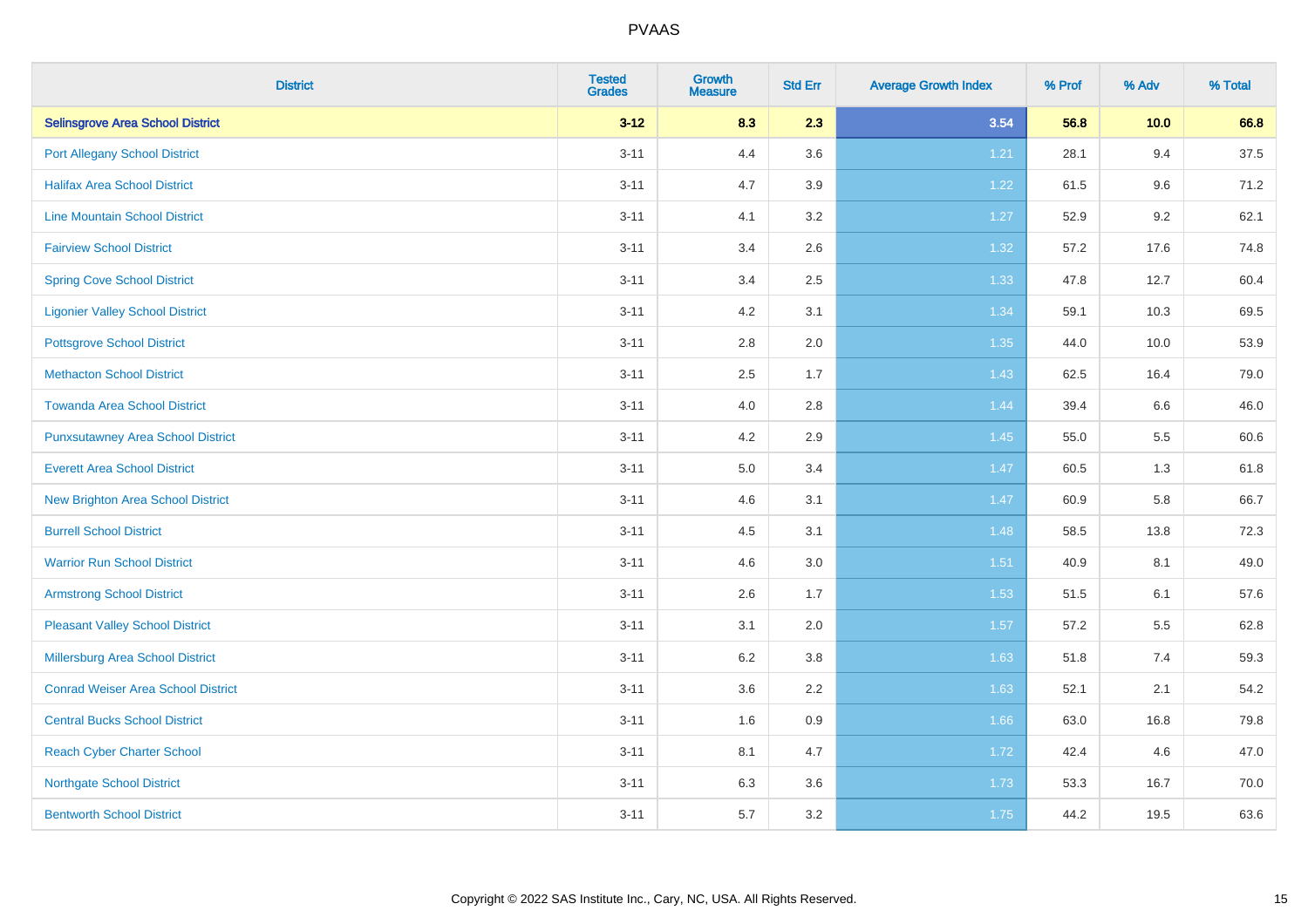| <b>District</b>                                  | <b>Tested</b><br><b>Grades</b> | <b>Growth</b><br><b>Measure</b> | <b>Std Err</b> | <b>Average Growth Index</b> | % Prof | % Adv | % Total |
|--------------------------------------------------|--------------------------------|---------------------------------|----------------|-----------------------------|--------|-------|---------|
| <b>Selinsgrove Area School District</b>          | $3 - 12$                       | 8.3                             | 2.3            | 3.54                        | 56.8   | 10.0  | 66.8    |
| <b>Salisbury Township School District</b>        | $3 - 11$                       | 6.3                             | 3.6            | 1.77                        | 46.2   | 6.6   | 52.8    |
| York Academy Regional Charter School             | $3 - 11$                       | 9.0                             | 5.0            | 1.79                        | 55.2   | 0.0   | 55.2    |
| <b>Laurel Highlands School District</b>          | $3 - 11$                       | 4.3                             | 2.4            | 1.81                        | 44.9   | 9.6   | 54.5    |
| <b>Hanover Public School District</b>            | $3 - 11$                       | 5.2                             | 2.8            | 1.83                        | 52.2   | 14.4  | 66.7    |
| <b>Blacklick Valley School District</b>          | $3 - 11$                       | $8.0\,$                         | 4.3            | 1.85                        | 34.1   | 0.0   | 34.1    |
| <b>Uniontown Area School District</b>            | $3 - 11$                       | $6.0\,$                         | 3.2            | 1.87                        | 62.4   | 5.9   | 68.2    |
| <b>Sharon City School District</b>               | $3 - 11$                       | 4.9                             | 2.6            | 1.87                        | 48.2   | 5.3   | 53.4    |
| <b>Steel Valley School District</b>              | $3 - 11$                       | 6.5                             | 3.4            | 1.89                        | 50.7   | 5.6   | 56.3    |
| <b>Western Wayne School District</b>             | $3 - 11$                       | $5.6\,$                         | 2.9            | 1.93                        | 41.3   | 17.4  | 58.7    |
| <b>Blackhawk School District</b>                 | $3 - 11$                       | 4.7                             | 2.3            | 2.01                        | 55.8   | 8.8   | 64.6    |
| <b>Millcreek Township School District</b>        | $3 - 11$                       | 3.1                             | 1.5            | 2.06                        | 55.6   | 14.2  | 69.7    |
| <b>Coudersport Area School District</b>          | $3 - 11$                       | 7.7                             | 3.7            | 2.06                        | 55.7   | 8.2   | 63.9    |
| <b>Keystone Oaks School District</b>             | $3 - 11$                       | $5.5\,$                         | 2.6            | 2.07                        | 53.2   | 12.1  | 65.4    |
| Community Academy Of Philadelphia Charter School | $3 - 11$                       | 5.8                             | 2.7            | 2.12                        | 26.7   | 0.9   | 27.6    |
| Pennsylvania Leadership Charter School           | $3 - 11$                       | 4.6                             | 2.2            | 2.13                        | 55.4   | 11.2  | 66.7    |
| <b>Allegheny Valley School District</b>          | $3 - 11$                       | 8.5                             | 3.9            | 2.17                        | 53.1   | 12.2  | 65.3    |
| <b>Carlynton School District</b>                 | $3 - 11$                       | 7.3                             | 3.3            | 2.22                        | 41.0   | 10.5  | 51.6    |
| <b>Agora Cyber Charter School</b>                | $3 - 11$                       | 5.8                             | 2.6            | 2.28                        | 42.8   | 6.6   | 49.4    |
| <b>Wilson Area School District</b>               | $3 - 11$                       | 6.0                             | 2.6            | 2.30                        | 48.7   | 8.5   | 57.2    |
| <b>Brookville Area School District</b>           | $3 - 11$                       | 6.9                             | 3.0            | 2.30                        | 55.2   | 15.6  | 70.8    |
| <b>Richland School District</b>                  | $3 - 11$                       | 6.7                             | 2.9            | 2.33                        | 62.2   | 19.2  | 81.4    |
| <b>Governor Mifflin School District</b>          | $3 - 11$                       | 4.1                             | 1.8            | 2.33                        | 42.5   | 7.2   | 49.7    |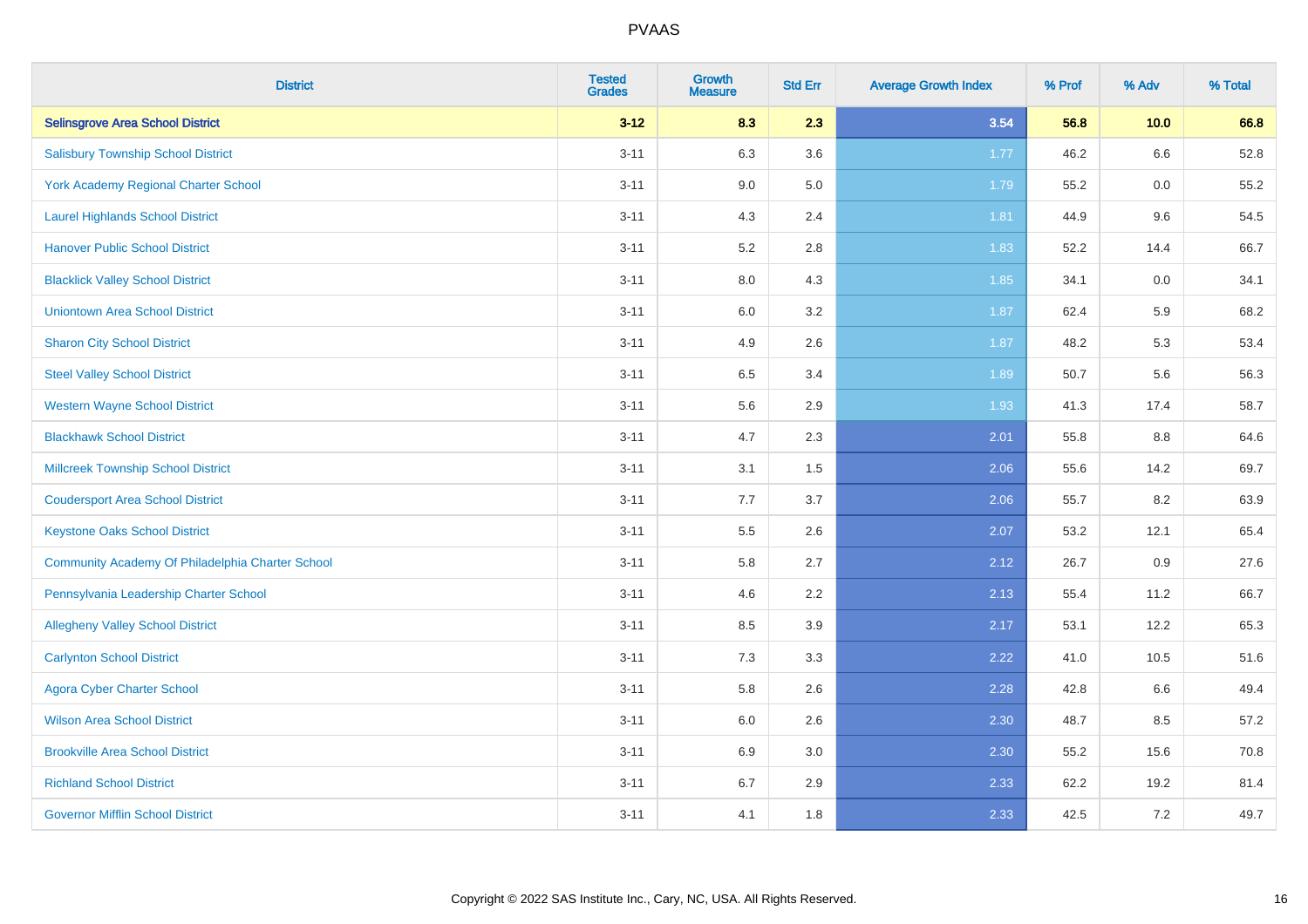| <b>District</b>                             | <b>Tested</b><br><b>Grades</b> | <b>Growth</b><br><b>Measure</b> | <b>Std Err</b> | <b>Average Growth Index</b> | % Prof | % Adv | % Total |
|---------------------------------------------|--------------------------------|---------------------------------|----------------|-----------------------------|--------|-------|---------|
| <b>Selinsgrove Area School District</b>     | $3 - 12$                       | 8.3                             | 2.3            | 3.54                        | 56.8   | 10.0  | 66.8    |
| <b>Franklin Area School District</b>        | $3 - 11$                       | 6.6                             | 2.8            | 2.34                        | 48.2   | 4.5   | 52.7    |
| <b>Hampton Township School District</b>     | $3 - 11$                       | 5.1                             | 2.2            | 2.35                        | 54.0   | 28.2  | 82.2    |
| <b>New Foundations Charter School</b>       | $3 - 11$                       | 5.4                             | 2.2            | 2.41                        | 47.2   | 2.5   | 49.8    |
| <b>Wattsburg Area School District</b>       | $3 - 11$                       | 6.5                             | 2.7            | 2.43                        | 42.7   | 7.6   | 50.3    |
| <b>Belle Vernon Area School District</b>    | $3 - 11$                       | 6.5                             | 2.6            | 2.44                        | 55.6   | 11.1  | 66.7    |
| Wilmington Area School District             | $3 - 11$                       | 7.5                             | 3.0            | 2.48                        | 55.1   | 5.1   | 60.2    |
| <b>Shenandoah Valley School District</b>    | $3 - 11$                       | 9.7                             | 3.9            | 2.49                        | 28.3   | 5.0   | 33.3    |
| Northampton Area School District            | $3 - 11$                       | 4.0                             | 1.6            | 2.51                        | 52.3   | 10.8  | 63.1    |
| <b>Clarion Area School District</b>         | $3 - 11$                       | 10.3                            | 4.1            | 2.51                        | 45.4   | 14.6  | 60.0    |
| Renaissance Academy Charter School          | $3 - 11$                       | 8.3                             | 3.3            | 2.54                        | 45.6   | 22.8  | 68.4    |
| New Hope-Solebury School District           | $3 - 11$                       | 7.5                             | 2.9            | 2.57                        | 68.2   | 22.7  | 90.9    |
| <b>Penncrest School District</b>            | $3 - 11$                       | 5.7                             | 2.2            | 2.57                        | 47.2   | 7.1   | 54.3    |
| <b>Kennett Consolidated School District</b> | $3 - 11$                       | 4.8                             | 1.8            | 2.61                        | 52.5   | 10.7  | 63.2    |
| <b>Spring Grove Area School District</b>    | $3 - 11$                       | 5.6                             | 2.1            | 2.68                        | 55.1   | 15.0  | 70.1    |
| <b>Homer-Center School District</b>         | $3 - 11$                       | 9.7                             | 3.6            | 2.70                        | 45.1   | 17.2  | 62.3    |
| <b>Warwick School District</b>              | $3 - 11$                       | 5.2                             | 1.9            | 2.76                        | 46.4   | 17.0  | 63.3    |
| <b>Peters Township School District</b>      | $3 - 11$                       | 5.0                             | 1.8            | 2.76                        | 59.8   | 26.1  | 85.9    |
| <b>Jenkintown School District</b>           | $3 - 11$                       | 12.5                            | 4.4            | 2.84                        | 54.6   | 29.6  | 84.1    |
| <b>Stroudsburg Area School District</b>     | $3 - 11$                       | 5.5                             | 1.9            | 2.88                        | 48.1   | 4.2   | 52.3    |
| <b>Hollidaysburg Area School District</b>   | $3 - 11$                       | 6.0                             | 2.1            | 2.88                        | 57.1   | 12.3  | 69.4    |
| Palmyra Area School District                | $3 - 11$                       | 5.6                             | 1.9            | 2.96                        | 56.4   | 15.6  | 72.0    |
| Montgomery Area School District             | $3 - 11$                       | 10.7                            | 3.6            | 2.96                        | 48.7   | 12.4  | 61.1    |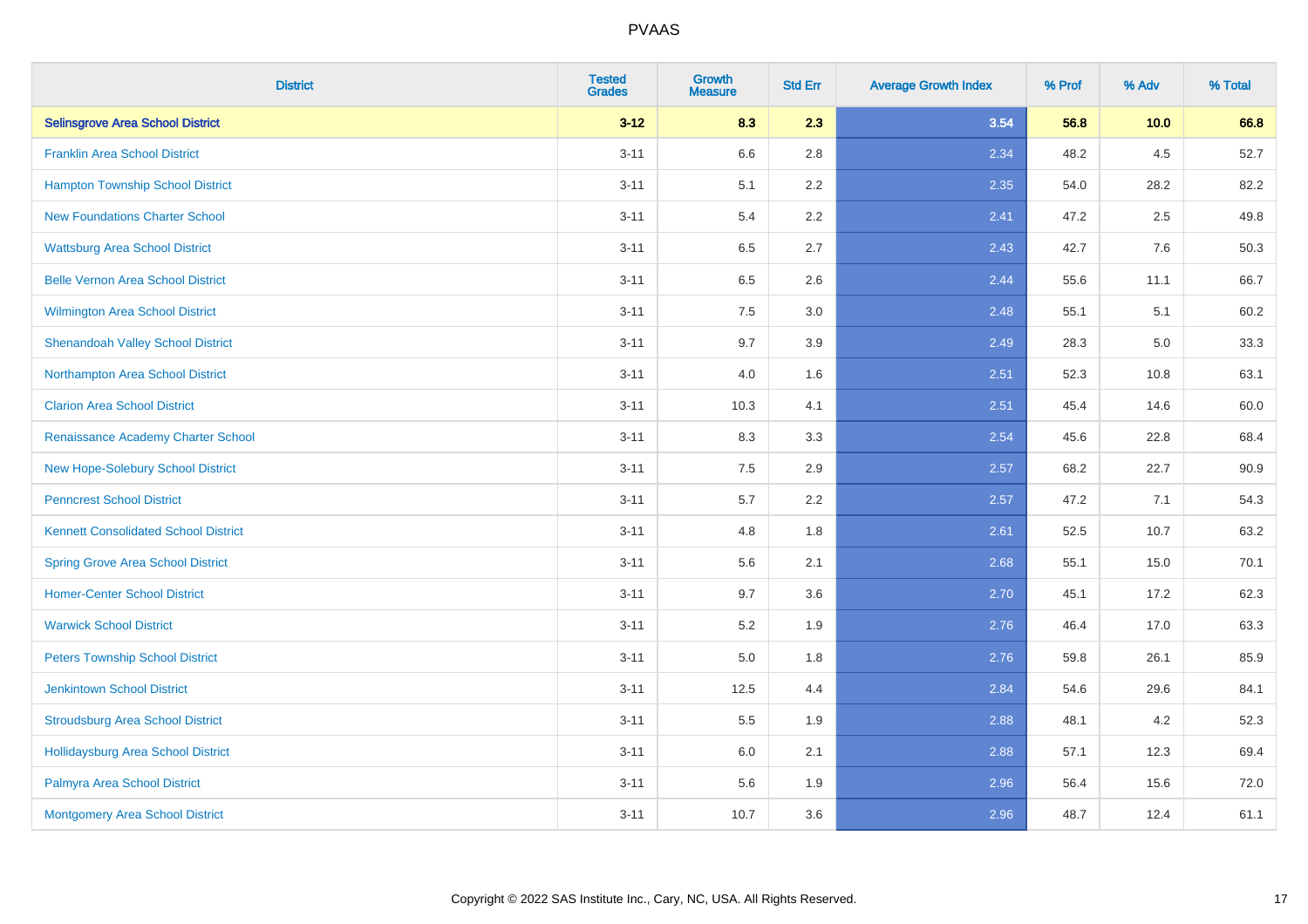| <b>District</b>                                | <b>Tested</b><br><b>Grades</b> | <b>Growth</b><br><b>Measure</b> | <b>Std Err</b> | <b>Average Growth Index</b> | % Prof | % Adv   | % Total |
|------------------------------------------------|--------------------------------|---------------------------------|----------------|-----------------------------|--------|---------|---------|
| <b>Selinsgrove Area School District</b>        | $3 - 12$                       | 8.3                             | 2.3            | 3.54                        | 56.8   | 10.0    | 66.8    |
| <b>Neshaminy School District</b>               | $3 - 11$                       | 4.0                             | 1.3            | 3.02                        | 58.7   | $9.5\,$ | 68.2    |
| Northeastern York School District              | $3 - 11$                       | 5.9                             | 2.0            | 3.03                        | 51.1   | 16.6    | 67.6    |
| <b>Northern Cambria School District</b>        | $3 - 11$                       | 10.0                            | 3.3            | 3.04                        | 47.4   | 5.1     | 52.6    |
| Saint Marys Area School District               | $3 - 11$                       | 7.8                             | 2.6            | 3.04                        | 57.0   | 8.2     | 65.2    |
| <b>Connellsville Area School District</b>      | $3 - 11$                       | 6.1                             | 2.0            | 3.05                        | 45.4   | 7.8     | 53.2    |
| <b>Ephrata Area School District</b>            | $3 - 11$                       | 5.6                             | 1.8            | 3.12                        | 54.7   | 9.5     | 64.2    |
| <b>Avon Grove Charter School</b>               | $3 - 11$                       | 9.0                             | 2.9            | 3.13                        | 58.8   | 16.7    | 75.5    |
| <b>Bethel Park School District</b>             | $3 - 11$                       | 5.6                             | 1.8            | 3.18                        | 65.3   | 18.6    | 83.9    |
| <b>Jamestown Area School District</b>          | $3 - 11$                       | 13.5                            | 4.2            | 3.19                        | 64.4   | 13.3    | 77.8    |
| <b>Sayre Area School District</b>              | $3 - 11$                       | 11.2                            | 3.5            | 3.20                        | 52.2   | 7.5     | 59.7    |
| <b>Wayne Highlands School District</b>         | $3 - 11$                       | 7.8                             | 2.4            | 3.23                        | 52.3   | 13.1    | 65.4    |
| <b>East Penn School District</b>               | $3 - 11$                       | 4.1                             | 1.3            | 3.27                        | 55.8   | 11.5    | 67.3    |
| <b>Mechanicsburg Area School District</b>      | $3 - 11$                       | 5.9                             | 1.8            | 3.29                        | 57.2   | 13.7    | 70.9    |
| <b>Central Dauphin School District</b>         | $3 - 11$                       | 4.4                             | 1.3            | 3.32                        | 53.3   | 7.4     | 60.7    |
| <b>Mastery Charter School - Hardy Williams</b> | $3 - 11$                       | 11.4                            | 3.4            | 3.33                        | 44.3   | 5.7     | 50.0    |
| Pennsylvania Virtual Charter School            | $3 - 11$                       | 11.8                            | 3.5            | 3.37                        | 56.5   | 11.1    | 67.6    |
| <b>School Lane Charter School</b>              | $3 - 11$                       | 12.4                            | 3.6            | 3.43                        | 59.1   | 9.8     | 68.9    |
| <b>Whitehall-Coplay School District</b>        | $3 - 11$                       | 6.1                             | 1.8            | 3.45                        | 49.3   | 7.4     | 56.6    |
| <b>Hamburg Area School District</b>            | $3 - 11$                       | 8.9                             | 2.5            | 3.63                        | 43.5   | 8.2     | 51.7    |
| <b>Eastern York School District</b>            | $3 - 11$                       | 9.6                             | 2.6            | 3.71                        | 56.3   | 12.6    | 68.9    |
| <b>Midd-West School District</b>               | $3 - 11$                       | 10.3                            | 2.7            | 3.80                        | 58.0   | 13.4    | 71.4    |
| <b>Octorara Area School District</b>           | $3 - 11$                       | 9.1                             | 2.4            | 3.82                        | 52.1   | 8.5     | 60.6    |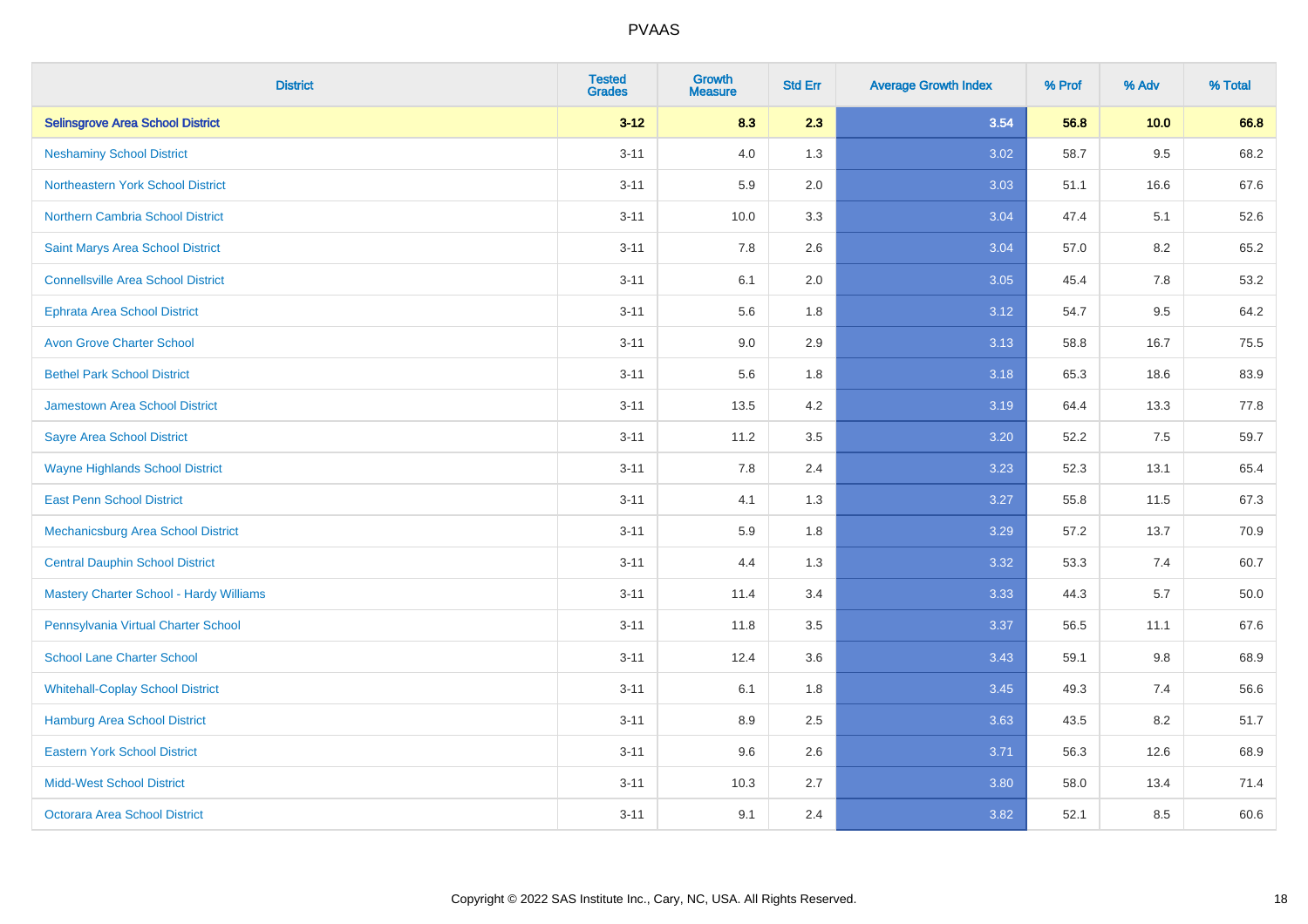| <b>District</b>                               | <b>Tested</b><br><b>Grades</b> | <b>Growth</b><br><b>Measure</b> | <b>Std Err</b> | <b>Average Growth Index</b> | % Prof | % Adv | % Total |
|-----------------------------------------------|--------------------------------|---------------------------------|----------------|-----------------------------|--------|-------|---------|
| <b>Selinsgrove Area School District</b>       | $3 - 12$                       | 8.3                             | 2.3            | 3.54                        | 56.8   | 10.0  | 66.8    |
| <b>Eastern Lebanon County School District</b> | $3 - 11$                       | 8.6                             | 2.2            | 3.84                        | 48.8   | 11.4  | 60.3    |
| <b>Lake-Lehman School District</b>            | $3 - 11$                       | 10.8                            | 2.7            | 3.93                        | 55.3   | 7.9   | 63.2    |
| <b>Greenwood School District</b>              | $3 - 11$                       | 15.9                            | 3.9            | 4.11                        | 50.0   | 25.0  | 75.0    |
| <b>Moon Area School District</b>              | $3 - 11$                       | 8.2                             | 1.9            | 4.25                        | 58.7   | 18.5  | 77.2    |
| <b>Parkland School District</b>               | $3 - 11$                       | 5.3                             | 1.2            | 4.30                        | 58.0   | 22.3  | 80.4    |
| <b>Iroquois School District</b>               | $3 - 11$                       | 13.1                            | 3.0            | 4.35                        | 48.2   | 7.8   | 56.0    |
| <b>Spring-Ford Area School District</b>       | $3 - 11$                       | 6.0                             | 1.3            | 4.46                        | 60.8   | 16.5  | 77.4    |
| Northern Bedford County School District       | $3 - 11$                       | 16.5                            | 3.6            | 4.58                        | 51.7   | 20.0  | 71.7    |
| <b>Littlestown Area School District</b>       | $3 - 11$                       | 11.4                            | 2.5            | 4.62                        | 55.2   | 10.4  | 65.6    |
| <b>Conestoga Valley School District</b>       | $3 - 11$                       | 8.7                             | 1.8            | 4.69                        | 60.3   | 13.5  | 73.8    |
| <b>Derry Area School District</b>             | $3 - 11$                       | 13.2                            | 2.8            | 4.69                        | 60.0   | 12.5  | 72.5    |
| <b>Fort Leboeuf School District</b>           | $3 - 11$                       | 11.7                            | 2.5            | 4.73                        | 48.5   | 21.1  | 69.6    |
| <b>Shippensburg Area School District</b>      | $3 - 11$                       | 9.3                             | 1.9            | 4.84                        | 53.1   | 10.2  | 63.3    |
| <b>York Suburban School District</b>          | $3 - 11$                       | 10.1                            | 2.1            | 4.91                        | 53.5   | 27.8  | 81.3    |
| <b>West Perry School District</b>             | $3 - 11$                       | 12.5                            | 2.5            | 4.99                        | 56.6   | 8.4   | 65.0    |
| <b>Cornwall-Lebanon School District</b>       | $3 - 11$                       | 8.3                             | 1.6            | 5.08                        | 47.2   | 8.4   | 55.6    |
| <b>Cocalico School District</b>               | $3 - 11$                       | 10.6                            | 2.0            | 5.18                        | 50.8   | 14.1  | 64.8    |
| <b>Haverford Township School District</b>     | $3 - 11$                       | 8.0                             | 1.5            | 5.27                        | 53.0   | 25.5  | 78.6    |
| Fox Chapel Area School District               | $3 - 11$                       | 9.8                             | 1.8            | 5.36                        | 56.6   | 28.6  | 85.2    |
| <b>Mifflin County School District</b>         | $3 - 11$                       | 9.1                             | 1.7            | 5.49                        | 47.1   | 6.7   | 53.8    |
| <b>Unionville-Chadds Ford School District</b> | $3 - 11$                       | 17.1                            | 3.1            | 5.51                        | 68.1   | 13.2  | 81.3    |
| <b>Mountain View School District</b>          | $3 - 11$                       | 20.9                            | 3.5            | 5.91                        | 57.8   | 20.3  | 78.1    |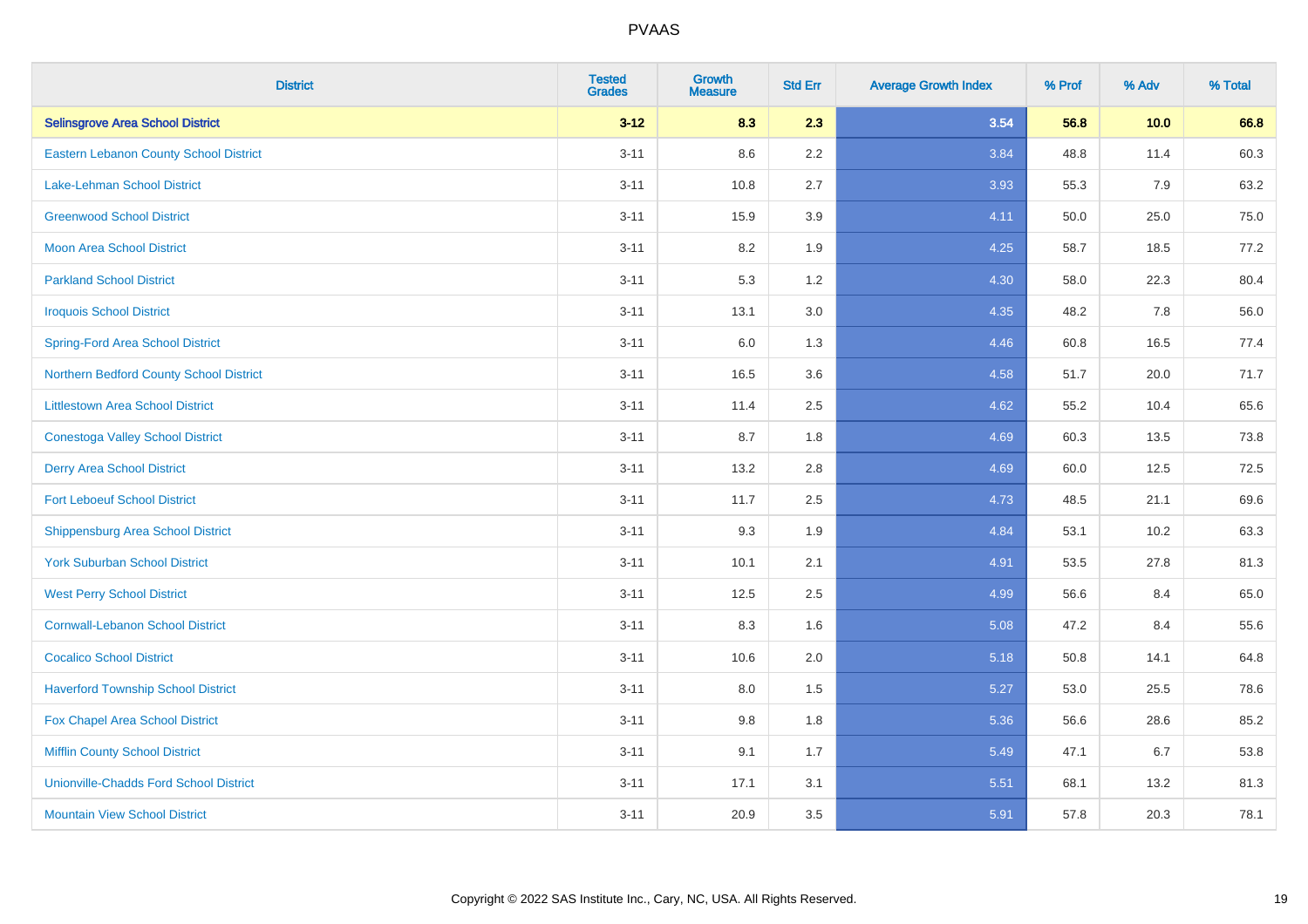| <b>District</b>                          | <b>Tested</b><br><b>Grades</b> | <b>Growth</b><br><b>Measure</b> | <b>Std Err</b> | <b>Average Growth Index</b> | % Prof | % Adv | % Total |
|------------------------------------------|--------------------------------|---------------------------------|----------------|-----------------------------|--------|-------|---------|
| <b>Selinsgrove Area School District</b>  | $3 - 12$                       | 8.3                             | 2.3            | 3.54                        | 56.8   | 10.0  | 66.8    |
| <b>Saucon Valley School District</b>     | $3 - 11$                       | 14.7                            | 2.5            | 5.98                        | 48.7   | 20.2  | 69.0    |
| <b>Abington Heights School District</b>  | $3 - 11$                       | 13.5                            | 2.2            | 6.27                        | 58.3   | 16.2  | 74.5    |
| <b>Pine-Richland School District</b>     | $3 - 11$                       | 11.5                            | 1.8            | 6.31                        | 60.6   | 24.4  | 85.0    |
| <b>Deer Lakes School District</b>        | $3 - 11$                       | 17.0                            | 2.7            | 6.32                        | 61.5   | 16.4  | 77.9    |
| <b>Hazleton Area School District</b>     | $3 - 11$                       | 9.6                             | 1.4            | 6.77                        | 45.0   | 7.8   | 52.9    |
| Southern York County School District     | $3 - 11$                       | 14.2                            | 2.1            | 6.91                        | 55.1   | 18.1  | 73.1    |
| <b>Delaware Valley School District</b>   | $3 - 11$                       | 12.6                            | 1.8            | 6.93                        | 55.2   | 16.2  | 71.4    |
| <b>Reading School District</b>           | $3 - 11$                       | 10.1                            | 1.4            | 7.25                        | 24.7   | 2.4   | 27.2    |
| <b>Valley View School District</b>       | $3 - 11$                       | 18.1                            | 2.4            | 7.42                        | 53.7   | 14.7  | 68.4    |
| Pennsylvania Cyber Charter School        | $3 - 11$                       | 11.6                            | 1.5            | 7.54                        | 46.3   | 5.0   | 51.3    |
| <b>Upper Merion Area School District</b> | $3 - 11$                       | 15.3                            | 2.0            | 7.62                        | 59.3   | 19.3  | 78.6    |
| <b>Council Rock School District</b>      | $3 - 11$                       | 8.9                             | 1.2            | 7.65                        | 62.8   | 16.6  | 79.4    |
| <b>Penn-Trafford School District</b>     | $3 - 11$                       | 13.4                            | 1.7            | 7.87                        | 62.3   | 21.9  | 84.2    |
| <b>Pennsbury School District</b>         | $3 - 11$                       | 11.7                            | 1.5            | 7.90                        | 60.1   | 21.3  | 81.3    |
| <b>Great Valley School District</b>      | $3 - 11$                       | 15.0                            | 1.9            | 7.98                        | 50.0   | 35.0  | 85.0    |
| Northern York County School District     | $3 - 11$                       | 15.6                            | 2.0            | 7.98                        | 57.4   | 11.5  | 68.8    |
| <b>Springfield School District</b>       | $3 - 11$                       | 13.8                            | 1.7            | 7.99                        | 60.9   | 21.5  | 82.4    |
| <b>Bethlehem Area School District</b>    | $3 - 11$                       | 9.3                             | 1.1            | 8.15                        | 44.7   | 12.0  | 56.7    |
| <b>Colonial School District</b>          | $3 - 11$                       | 14.0                            | 1.7            | 8.21                        | 60.2   | 19.6  | 79.8    |
| <b>Souderton Area School District</b>    | $3 - 11$                       | 12.4                            | 1.5            | 8.28                        | 61.7   | 15.2  | 76.9    |
| <b>North Penn School District</b>        | $3 - 11$                       | 9.1                             | 1.1            | 8.36                        | 55.8   | 17.0  | 72.8    |
| <b>Dallastown Area School District</b>   | $3 - 11$                       | 13.5                            | 1.5            | 8.84                        | 56.0   | 17.9  | 73.8    |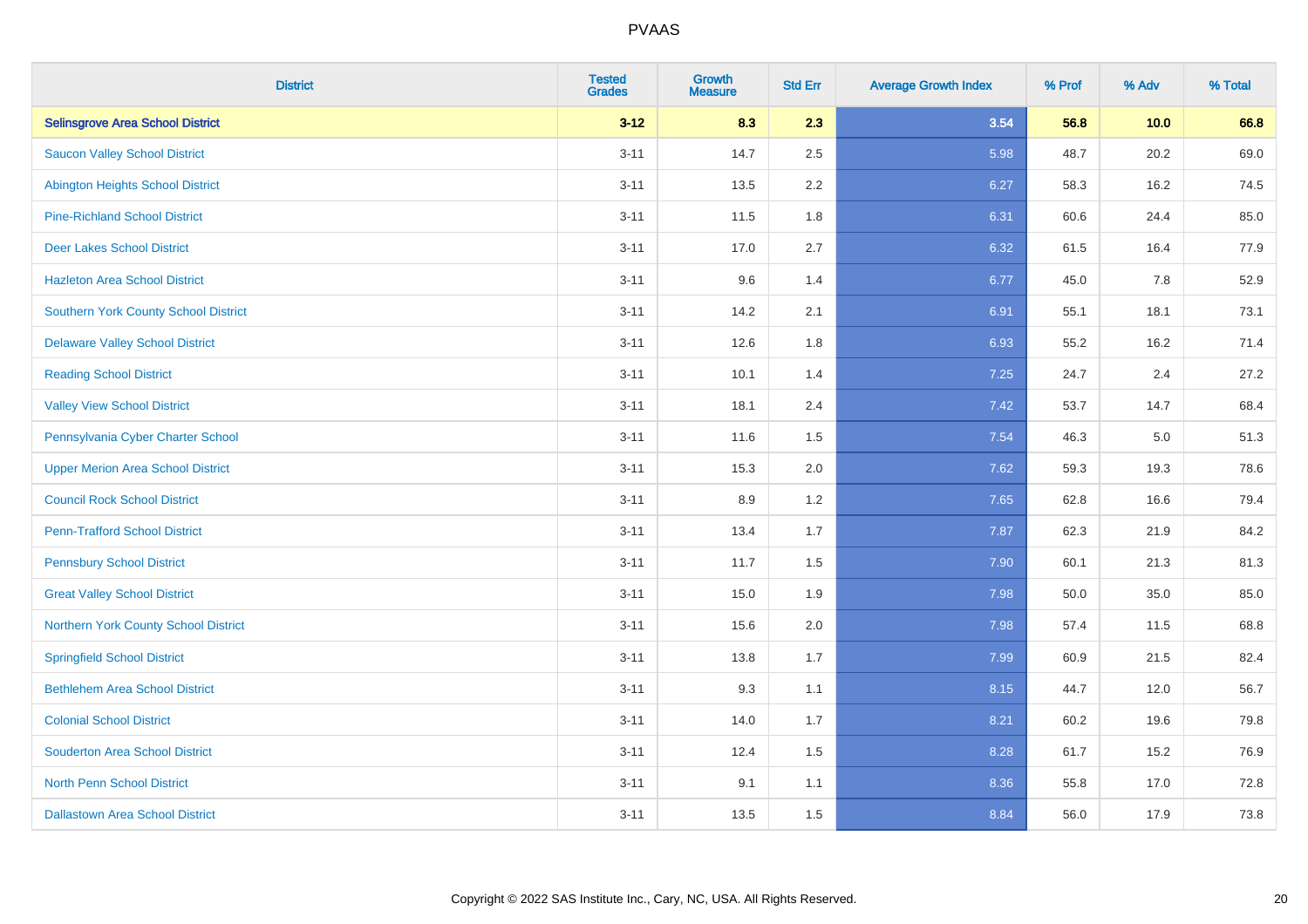| <b>District</b>                           | <b>Tested</b><br><b>Grades</b> | <b>Growth</b><br><b>Measure</b> | <b>Std Err</b> | <b>Average Growth Index</b> | % Prof | % Adv   | % Total |
|-------------------------------------------|--------------------------------|---------------------------------|----------------|-----------------------------|--------|---------|---------|
| <b>Selinsgrove Area School District</b>   | $3 - 12$                       | 8.3                             | 2.3            | 3.54                        | 56.8   | 10.0    | 66.8    |
| <b>Norwin School District</b>             | $3 - 11$                       | 18.0                            | 1.7            | 10.37                       | 58.5   | 27.0    | 85.4    |
| <b>West Chester Area School District</b>  | $3 - 11$                       | 12.6                            | 1.2            | 10.38                       | 66.8   | 20.2    | 87.0    |
| <b>Upper Saint Clair School District</b>  | $3 - 11$                       | 18.5                            | 1.7            | 10.65                       | 61.8   | 30.1    | 91.9    |
| <b>Downingtown Area School District</b>   | $3 - 11$                       | 12.1                            | 1.1            | 10.67                       | 60.0   | 23.5    | 83.6    |
| <b>Upper Perkiomen School District</b>    | $3 - 11$                       | 22.1                            | 2.1            | 10.74                       | 57.7   | 13.2    | 70.9    |
| <b>North Allegheny School District</b>    | $3 - 11$                       | 17.4                            | 1.3            | 13.52                       | 59.5   | 28.1    | 87.6    |
| <b>State College Area School District</b> | $3 - 11$                       | 20.5                            | 1.4            | 14.33                       | 58.0   | 25.9    | 84.0    |
| <b>Lower Merion School District</b>       | $3 - 11$                       | 19.0                            | 1.3            | 14.93                       | 55.6   | 29.9    | 85.5    |
| <b>York City School District</b>          | $3 - 12$                       | $-28.9$                         | 2.1            | $-13.59$                    | 6.0    | 0.3     | 6.2     |
| <b>Lancaster School District</b>          | $3 - 12$                       | $-15.8$                         | 1.5            | $-10.90$                    | 14.6   | 2.3     | 16.9    |
| <b>Erie City School District</b>          | $3 - 12$                       | $-14.5$                         | 1.6            | $-9.26$                     | 25.4   | 3.0     | 28.4    |
| Norristown Area School District           | $3 - 12$                       | $-12.8$                         | 1.6            | $-7.98$                     | 23.5   | $2.3\,$ | 25.7    |
| <b>Tulpehocken Area School District</b>   | $3 - 12$                       | $-13.7$                         | 2.8            | $-4.81$                     | 36.7   | 2.8     | 39.4    |
| <b>Penns Manor Area School District</b>   | $3 - 12$                       | $-17.0$                         | 3.7            | $-4.52$                     | 29.7   | 3.1     | 32.8    |
| <b>Annville-Cleona School District</b>    | $3 - 12$                       | $-12.1$                         | 2.7            | $-4.46$                     | 34.9   | $7.8\,$ | 42.6    |
| Lampeter-Strasburg School District        | $3 - 12$                       | $-8.6$                          | 2.0            | $-4.33$                     | 55.1   | 9.8     | 64.8    |
| <b>West Mifflin Area School District</b>  | $3 - 12$                       | $-12.3$                         | 2.9            | $-4.22$                     | 39.7   | 10.3    | 50.0    |
| Catasauqua Area School District           | $3 - 12$                       | $-12.1$                         | 3.0            | $-4.00$                     | 36.8   | 7.6     | 44.3    |
| <b>Bradford Area School District</b>      | $3 - 12$                       | $-9.3$                          | 2.4            | $-3.87$                     | 45.8   | 8.3     | 54.2    |
| Northern Lehigh School District           | $3 - 12$                       | $-10.4$                         | 2.7            | $-3.82$                     | 28.0   | 9.3     | 37.3    |
| <b>Interboro School District</b>          | $3 - 12$                       | $-7.3$                          | 2.1            | $-3.43$                     | 46.6   | 4.8     | 51.4    |
| <b>Tamaqua Area School District</b>       | $3 - 12$                       | $-8.2$                          | 2.5            | $-3.24$                     | 44.5   | 1.9     | 46.4    |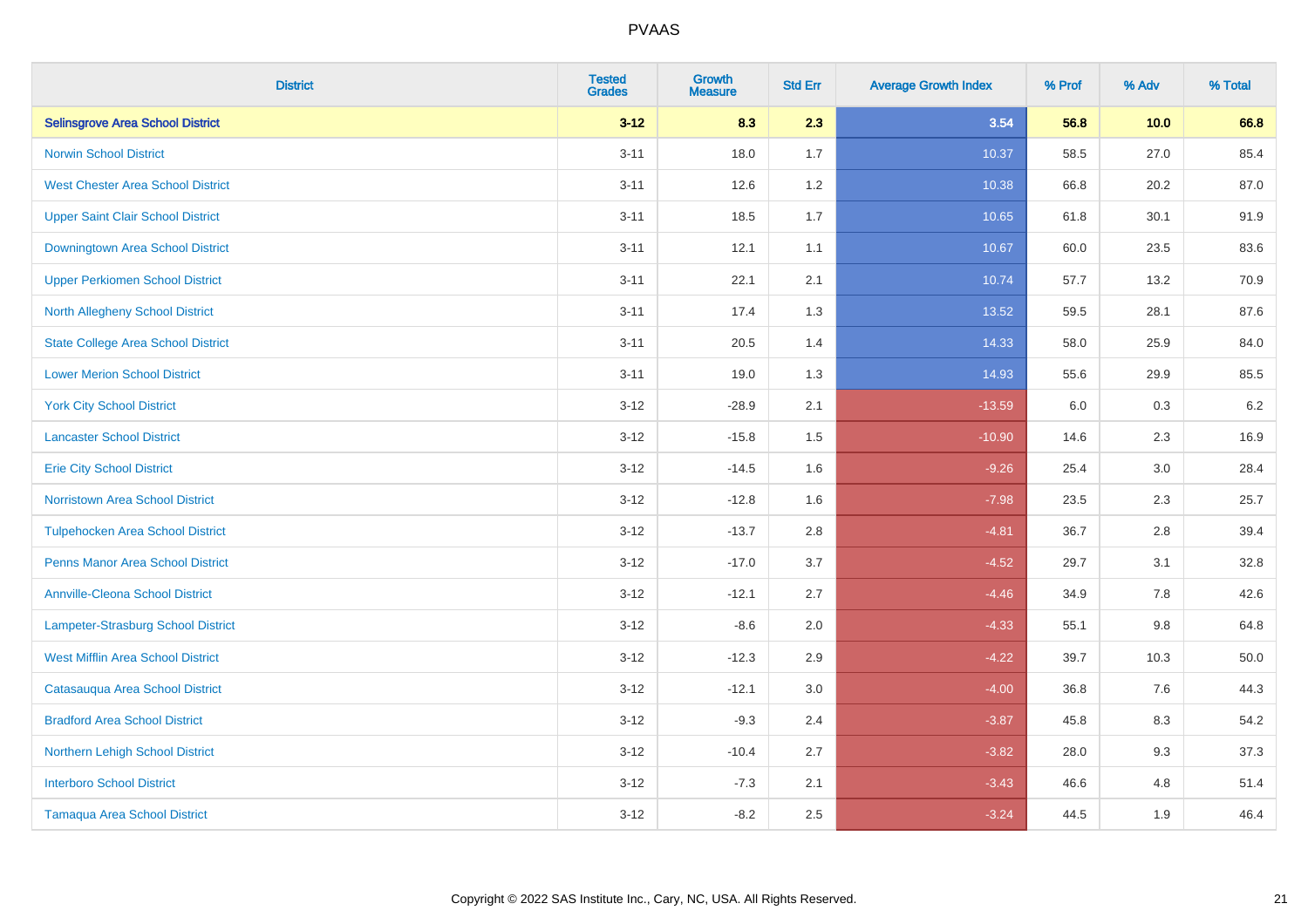| <b>District</b>                                 | <b>Tested</b><br><b>Grades</b> | <b>Growth</b><br><b>Measure</b> | <b>Std Err</b> | <b>Average Growth Index</b> | % Prof | % Adv   | % Total |
|-------------------------------------------------|--------------------------------|---------------------------------|----------------|-----------------------------|--------|---------|---------|
| <b>Selinsgrove Area School District</b>         | $3 - 12$                       | 8.3                             | 2.3            | 3.54                        | 56.8   | 10.0    | 66.8    |
| <b>Waynesboro Area School District</b>          | $3 - 12$                       | $-6.1$                          | 1.9            | $-3.20$                     | 50.0   | $6.8\,$ | 56.8    |
| <b>Conneaut School District</b>                 | $3 - 12$                       | $-7.5$                          | 2.6            | $-2.91$                     | 38.4   | 7.4     | 45.8    |
| <b>Easton Area School District</b>              | $3 - 12$                       | $-4.1$                          | 1.4            | $-2.91$                     | 39.9   | 4.0     | 43.9    |
| <b>Union City Area School District</b>          | $3-12$                         | $-10.2$                         | 3.6            | $-2.87$                     | 42.9   | 3.2     | 46.0    |
| <b>Northern Potter School District</b>          | $3 - 12$                       | $-13.1$                         | 4.6            | $-2.84$                     | 37.5   | 0.0     | 37.5    |
| <b>Quakertown Community School District</b>     | $3 - 12$                       | $-4.4$                          | 1.6            | $-2.70$                     | 56.5   | 10.0    | 66.6    |
| <b>New Castle Area School District</b>          | $3 - 12$                       | $-6.4$                          | 2.4            | $-2.66$                     | 32.5   | 4.3     | 36.8    |
| Northern Tioga School District                  | $3 - 12$                       | $-7.5$                          | 2.8            | $-2.64$                     | 54.0   | 1.2     | 55.2    |
| <b>Juniata County School District</b>           | $3 - 12$                       | $-4.9$                          | 2.1            | $-2.26$                     | 38.5   | 2.9     | 41.4    |
| <b>Keystone Education Center Charter School</b> | $3 - 12$                       | $-12.9$                         | 5.9            | $-2.19$                     | 28.0   | 0.0     | 28.0    |
| Susquehanna Township School District            | $3 - 12$                       | $-5.8$                          | 2.7            | $-2.17$                     | 36.0   | 5.6     | 41.6    |
| <b>Forest City Regional School District</b>     | $3 - 12$                       | $-6.0$                          | $3.0\,$        | $-1.96$                     | 44.1   | $0.0\,$ | 44.1    |
| <b>Central Columbia School District</b>         | $3 - 12$                       | $-4.8$                          | 2.6            | $-1.86$                     | 53.7   | 14.8    | 68.5    |
| <b>Brownsville Area School District</b>         | $3 - 12$                       | $-7.2$                          | 3.9            | $-1.83$                     | 34.4   | 6.1     | 40.5    |
| <b>Old Forge School District</b>                | $3 - 12$                       | $-5.9$                          | 3.4            | $-1.73$                     | 52.9   | 7.1     | 60.0    |
| <b>Twin Valley School District</b>              | $3 - 12$                       | $-3.6$                          | 2.1            | $-1.69$                     | 49.6   | 7.1     | 56.8    |
| <b>Pottstown School District</b>                | $3 - 12$                       | $-4.0$                          | 2.4            | $-1.68$                     | 29.8   | 1.2     | 31.0    |
| <b>Bristol Borough School District</b>          | $3 - 12$                       | $-4.3$                          | 3.4            | $-1.27$                     | 39.7   | 1.3     | 41.0    |
| <b>Apollo-Ridge School District</b>             | $3 - 12$                       | $-4.7$                          | 3.7            | $-1.24$                     | 50.0   | 10.0    | 60.0    |
| <b>Scranton School District</b>                 | $3-12$                         | $-2.9$                          | 2.4            | $-1.22$                     | 45.6   | 3.6     | 49.1    |
| <b>Chestnut Ridge School District</b>           | $3 - 12$                       | $-3.4$                          | 2.9            | $-1.17$                     | 46.6   | 5.8     | 52.4    |
| <b>Conemaugh Township Area School District</b>  | $3 - 12$                       | $-3.7$                          | 3.4            | $-1.09$                     | 53.8   | 17.6    | 71.4    |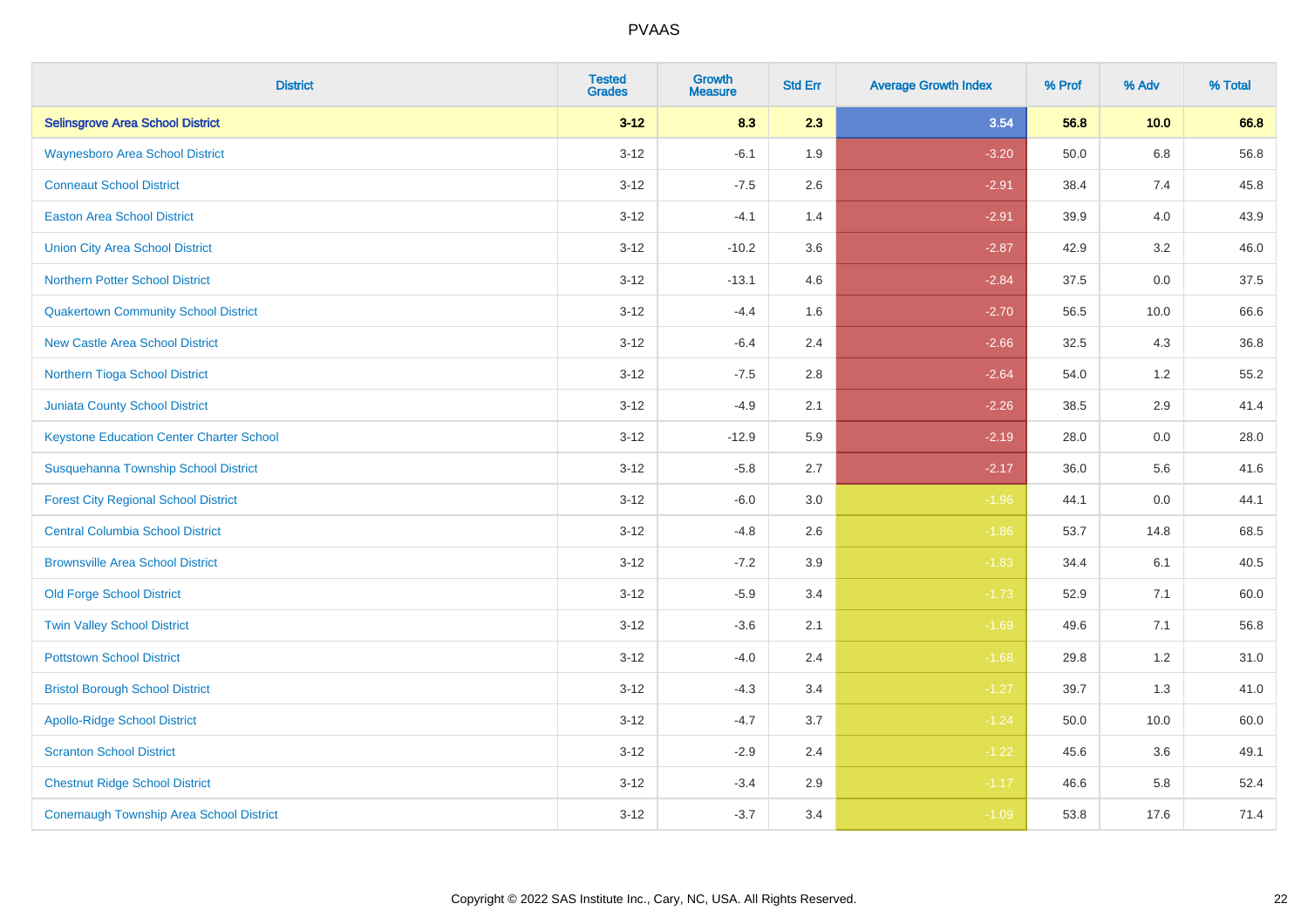| <b>District</b>                               | <b>Tested</b><br><b>Grades</b> | <b>Growth</b><br><b>Measure</b> | <b>Std Err</b> | <b>Average Growth Index</b> | % Prof | % Adv | % Total |
|-----------------------------------------------|--------------------------------|---------------------------------|----------------|-----------------------------|--------|-------|---------|
| <b>Selinsgrove Area School District</b>       | $3 - 12$                       | 8.3                             | 2.3            | 3.54                        | 56.8   | 10.0  | 66.8    |
| <b>Columbia Borough School District</b>       | $3 - 12$                       | $-3.1$                          | 3.5            | $-0.89$                     | 29.5   | 1.9   | 31.4    |
| <b>Conemaugh Valley School District</b>       | $3 - 12$                       | $-3.2$                          | 4.1            | $-0.78$                     | 48.2   | 5.6   | 53.7    |
| <b>Turkeyfoot Valley Area School District</b> | $3 - 12$                       | $-4.3$                          | 5.6            | $-0.76$                     | 22.0   | 5.1   | 27.1    |
| <b>Clarion-Limestone Area School District</b> | $3 - 12$                       | $-2.5$                          | 4.1            | $-0.60$                     | 56.8   | 6.8   | 63.6    |
| <b>Manheim Township School District</b>       | $3 - 12$                       | $-0.9$                          | 1.6            | $-0.58$                     | 53.2   | 15.5  | 68.7    |
| Elizabethtown Area School District            | $3 - 12$                       | $-0.9$                          | 1.9            | $-0.47$                     | 50.0   | 11.2  | 61.2    |
| <b>Conewago Valley School District</b>        | $3 - 12$                       | $-0.9$                          | 2.0            | $-0.45$                     | 51.7   | 9.6   | 61.3    |
| <b>Bangor Area School District</b>            | $3 - 12$                       | $-0.9$                          | 2.0            | $-0.43$                     | 44.3   | 4.7   | 49.0    |
| <b>Panther Valley School District</b>         | $3 - 12$                       | $-0.6$                          | 3.3            | $-0.19$                     | 47.9   | 4.3   | 52.1    |
| <b>Millville Area School District</b>         | $3 - 12$                       | $-0.9$                          | 4.7            | $-0.18$                     | 51.4   | 5.4   | 56.8    |
| <b>Kutztown Area School District</b>          | $3 - 12$                       | $-0.2$                          | 3.2            | $-0.05$                     | 55.4   | 13.3  | 68.7    |
| <b>Avella Area School District</b>            | $3 - 12$                       | $-0.3$                          | 4.7            | $-0.05$                     | 49.3   | 14.5  | 63.8    |
| <b>Smethport Area School District</b>         | $3 - 12$                       | $0.6\,$                         | 3.9            | 0.15                        | 37.0   | 1.8   | 38.9    |
| <b>Wyomissing Area School District</b>        | $3 - 12$                       | 0.8                             | 2.6            | 0.33                        | 55.7   | 17.6  | 73.3    |
| <b>Tussey Mountain School District</b>        | $3 - 12$                       | 1.5                             | 3.7            | 0.40                        | 38.6   | 1.8   | 40.4    |
| <b>Newport School District</b>                | $3 - 12$                       | 1.4                             | 3.5            | 0.41                        | 51.5   | 10.3  | 61.8    |
| <b>Roberto Clemente Charter School</b>        | $3 - 12$                       | 2.2                             | 4.9            | 0.45                        | 27.5   | 5.0   | 32.5    |
| <b>Purchase Line School District</b>          | $3 - 12$                       | 1.7                             | 3.5            | 0.47                        | 43.1   | 5.4   | 48.5    |
| <b>Radnor Township School District</b>        | $3 - 12$                       | 1.0                             | 2.1            | 0.50                        | 65.0   | 23.2  | 88.2    |
| <b>Union School District</b>                  | $3 - 12$                       | 2.3                             | 4.2            | 0.54                        | 32.6   | 7.0   | 39.5    |
| <b>Camp Hill School District</b>              | $3 - 12$                       | 2.3                             | 3.0            | 0.78                        | 53.6   | 17.5  | 71.1    |
| <b>North Clarion County School District</b>   | $3 - 12$                       | 3.7                             | 4.3            | 0.85                        | 67.5   | 15.0  | 82.5    |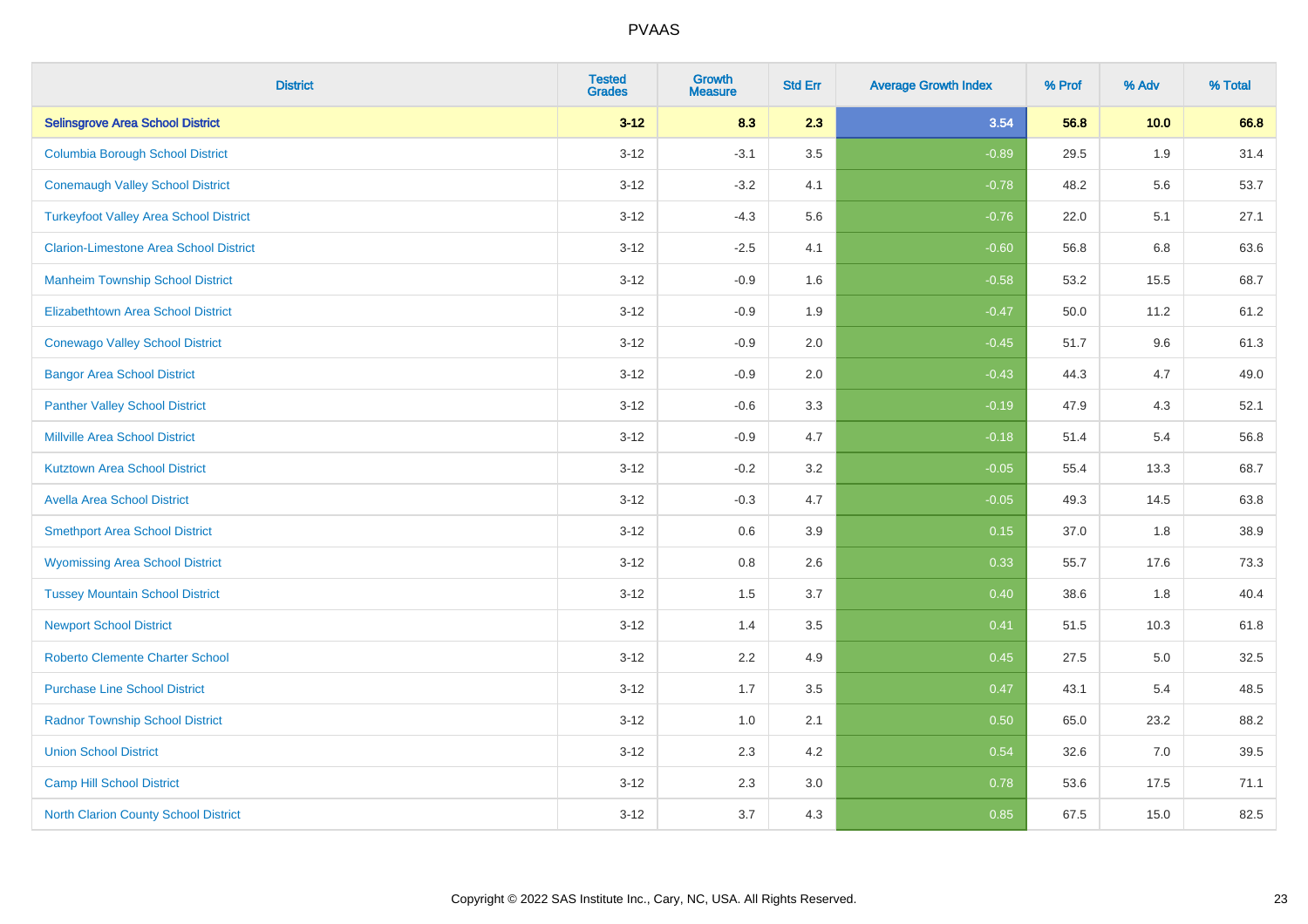| <b>District</b>                                        | <b>Tested</b><br><b>Grades</b> | <b>Growth</b><br><b>Measure</b> | <b>Std Err</b> | <b>Average Growth Index</b> | % Prof | % Adv | % Total |
|--------------------------------------------------------|--------------------------------|---------------------------------|----------------|-----------------------------|--------|-------|---------|
| <b>Selinsgrove Area School District</b>                | $3 - 12$                       | 8.3                             | 2.3            | 3.54                        | 56.8   | 10.0  | 66.8    |
| <b>Woodland Hills School District</b>                  | $3 - 12$                       | 3.2                             | 2.6            | 1.22                        | 31.4   | 3.6   | 35.0    |
| <b>Donegal School District</b>                         | $3 - 12$                       | 3.1                             | 2.4            | 1.29                        | 60.6   | 9.1   | 69.7    |
| <b>West York Area School District</b>                  | $3-12$                         | 3.2                             | 2.3            | 1.38                        | 53.8   | 4.4   | 58.2    |
| <b>Loyalsock Township School District</b>              | $3 - 12$                       | 4.2                             | 2.8            | 1.47                        | 54.3   | 2.1   | 56.4    |
| <b>Hermitage School District</b>                       | $3 - 12$                       | $3.8\,$                         | 2.4            | 1.60                        | 57.5   | 9.3   | 66.8    |
| <b>Oswayo Valley School District</b>                   | $3 - 12$                       | 8.5                             | 5.0            | 1.68                        | 50.0   | 16.7  | 66.7    |
| <b>Pottsville Area School District</b>                 | $3 - 12$                       | 4.4                             | 2.3            | 1.94                        | 44.8   | 5.4   | 50.2    |
| <b>West Allegheny School District</b>                  | $3 - 12$                       | 4.0                             | 2.1            | 1.96                        | 63.1   | 15.7  | 78.8    |
| <b>Altoona Area School District</b>                    | $3 - 12$                       | 3.3                             | 1.6            | 1.99                        | 47.7   | 8.2   | 55.9    |
| <b>Chester Charter Scholars Academy Charter School</b> | $3 - 12$                       | 8.4                             | 4.1            | 2.03                        | 23.4   | 0.0   | 23.4    |
| South Western School District                          | $3 - 12$                       | 3.9                             | 1.9            | 2.08                        | 60.2   | 8.1   | 68.3    |
| <b>Grove City Area School District</b>                 | $3 - 12$                       | 5.1                             | 2.4            | 2.09                        | 36.4   | 16.5  | 52.8    |
| <b>Eastern Lancaster County School District</b>        | $3 - 12$                       | 4.5                             | 2.2            | 2.09                        | 46.3   | 11.4  | 57.6    |
| Pennsylvania Distance Learning Charter School          | $3 - 12$                       | 9.3                             | 4.2            | 2.22                        | 42.2   | 3.1   | 45.3    |
| Lincoln Leadership Academy Charter School              | $3 - 12$                       | 14.2                            | 6.4            | 2.22                        | 23.5   | 0.0   | 23.5    |
| People For People Charter School                       | $3 - 12$                       | 13.3                            | 5.5            | 2.43                        | 13.5   | 0.0   | 13.5    |
| <b>Wyalusing Area School District</b>                  | $3 - 12$                       | 8.8                             | 3.3            | 2.68                        | 54.6   | 11.7  | 66.2    |
| <b>Hempfield Area School District</b>                  | $3 - 12$                       | 4.6                             | 1.6            | 2.86                        | 53.5   | 20.1  | 73.6    |
| Daniel Boone Area School District                      | $3 - 12$                       | 5.7                             | 2.0            | 2.88                        | 51.0   | 11.5  | 62.6    |
| <b>Dover Area School District</b>                      | $3-12$                         | 6.0                             | 2.1            | 2.94                        | 52.2   | 6.0   | 58.2    |
| <b>Cranberry Area School District</b>                  | $3 - 12$                       | 9.2                             | 3.0            | 3.04                        | 47.5   | 10.2  | 57.6    |
| Ambridge Area School District                          | $3 - 12$                       | 9.1                             | 2.6            | 3.46                        | 50.4   | 10.7  | 61.1    |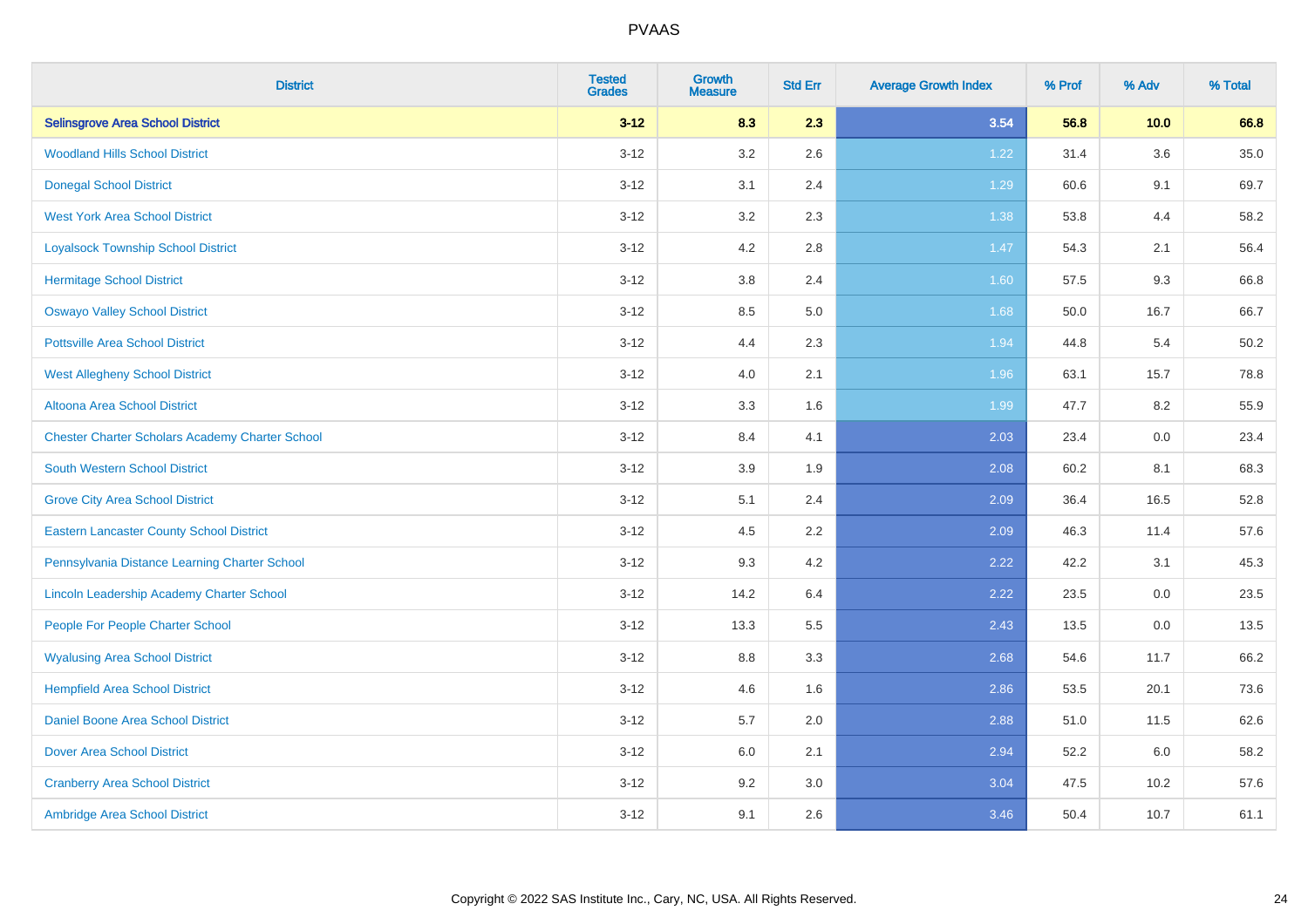| <b>District</b>                               | <b>Tested</b><br><b>Grades</b> | <b>Growth</b><br><b>Measure</b> | <b>Std Err</b> | <b>Average Growth Index</b> | % Prof | % Adv   | % Total |
|-----------------------------------------------|--------------------------------|---------------------------------|----------------|-----------------------------|--------|---------|---------|
| <b>Selinsgrove Area School District</b>       | $3 - 12$                       | 8.3                             | 2.3            | 3.54                        | 56.8   | 10.0    | 66.8    |
| Pen Argyl Area School District                | $3 - 12$                       | 9.2                             | 2.7            | 3.46                        | 50.0   | 12.6    | 62.6    |
| <b>Selinsgrove Area School District</b>       | $3 - 12$                       | 8.3                             | 2.3            | 3.54                        | 56.8   | 10.0    | 66.8    |
| <b>West Shore School District</b>             | $3 - 12$                       | 5.0                             | 1.4            | 3.59                        | 54.2   | 9.4     | 63.6    |
| <b>Mckeesport Area School District</b>        | $3 - 12$                       | 9.0                             | 2.4            | 3.72                        | 31.0   | 4.5     | 35.5    |
| <b>Allentown City School District</b>         | $3 - 12$                       | 5.3                             | 1.4            | 3.88                        | 25.3   | 2.7     | 28.0    |
| <b>William Penn School District</b>           | $3-12$                         | 8.3                             | 2.1            | 3.99                        | 35.6   | 3.0     | 38.7    |
| <b>Greater Nanticoke Area School District</b> | $3 - 12$                       | 11.2                            | 2.8            | 4.01                        | 38.0   | 12.4    | 50.4    |
| <b>Montoursville Area School District</b>     | $3 - 12$                       | 10.8                            | 2.5            | 4.24                        | 44.6   | 20.1    | 64.8    |
| Pocono Mountain School District               | $3 - 12$                       | 6.8                             | 1.5            | 4.62                        | 45.8   | 5.0     | 50.7    |
| <b>Upper Darby School District</b>            | $3 - 12$                       | 6.9                             | 1.5            | 4.62                        | 45.0   | 6.7     | 51.7    |
| Penns Valley Area School District             | $3 - 12$                       | 14.0                            | 2.9            | 4.80                        | 41.9   | 23.1    | 65.0    |
| <b>Wilson School District</b>                 | $3 - 12$                       | 8.8                             | 1.5            | 5.96                        | 52.6   | 14.6    | 67.2    |
| <b>Ridley School District</b>                 | $3 - 12$                       | 10.0                            | 1.6            | 6.10                        | 45.6   | 8.2     | 53.8    |
| <b>Central York School District</b>           | $3 - 12$                       | 12.3                            | 1.7            | $7.20$                      | 55.5   | 11.5    | 67.0    |
| <b>Tyrone Area School District</b>            | $3 - 12$                       | 19.7                            | 2.5            | 7.87                        | 60.4   | 16.7    | 77.1    |
| <b>Upper Dublin School District</b>           | $3 - 12$                       | 15.4                            | 1.8            | 8.53                        | 60.8   | 24.8    | 85.6    |
| Philadelphia City School District             | $3 - 12$                       | $7.5\,$                         | 0.6            | 12.64                       | 38.4   | $7.0\,$ | 45.4    |
| <b>Cumberland Valley School District</b>      | $3 - 12$                       | 18.5                            | 1.3            | 14.64                       | 60.7   | 23.4    | 84.1    |
| Esperanza Academy Charter School              | $4 - 11$                       | 4.0                             | 2.5            | 1.61                        | 32.4   | 0.7     | 33.1    |
| Mastery Charter School - Pickett Campus       | $6 - 10$                       | 5.6                             | 5.7            | 1.00                        | 27.8   | 0.0     | 27.8    |
| <b>Innovative Arts Academy Charter School</b> | $6 - 11$                       | $-9.1$                          | 3.7            | $-2.44$                     | 9.5    | 0.0     | 9.5     |
| La Academia Partnership Charter School        | $6 - 11$                       | $-11.0$                         | 4.7            | $-2.34$                     | 6.8    | 0.0     | 6.8     |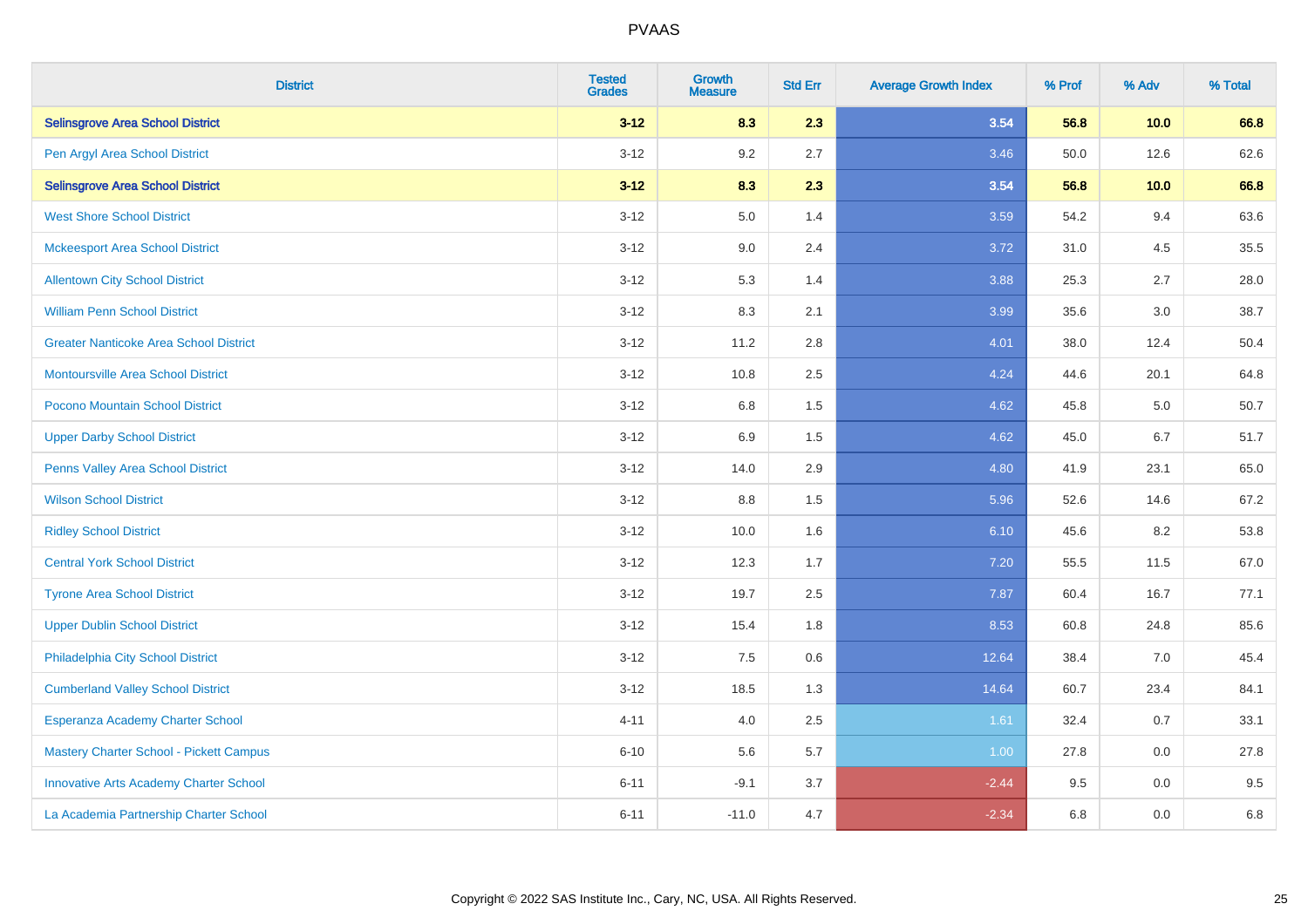| <b>District</b>                                                       | <b>Tested</b><br><b>Grades</b> | Growth<br><b>Measure</b> | <b>Std Err</b> | <b>Average Growth Index</b> | % Prof | % Adv | % Total |
|-----------------------------------------------------------------------|--------------------------------|--------------------------|----------------|-----------------------------|--------|-------|---------|
| <b>Selinsgrove Area School District</b>                               | $3 - 12$                       | 8.3                      | 2.3            | 3.54                        | 56.8   | 10.0  | 66.8    |
| Perseus House Charter School Of Excellence                            | $6 - 11$                       | $-5.2$                   | 3.0            | $-1.72$                     | 16.5   | 0.0   | 16.5    |
| Urban Pathways 6-12 Charter School                                    | $6 - 11$                       | 4.8                      | 6.4            | 0.75                        | 28.6   | 0.0   | 28.6    |
| Center For Student Learning Charter School At Pennsbury               | $6 - 12$                       | $-2.9$                   | 6.1            | $-0.47$                     | 42.9   | 0.0   | 42.9    |
| Dr Robert Ketterer Charter School Inc                                 | $6 - 12$                       | 10.1                     | 5.0            | 2.04                        | 14.9   | 0.4   | 15.3    |
| 21st Century Cyber Charter School                                     | $6 - 12$                       | 5.7                      | 2.3            | 2.50                        | 56.7   | 8.3   | 65.0    |
| Mastery Charter School - Gratz Campus                                 | $7 - 10$                       | $-23.9$                  | 4.5            | $-5.29$                     | 2.9    | 0.0   | 2.9     |
| Mastery Charter School - Shoemaker Campus                             | $7 - 10$                       | 4.1                      | 3.0            | 1.34                        | 20.9   | 3.3   | 24.2    |
| <b>Achievement House Charter School</b>                               | $7 - 11$                       | $-0.7$                   | 4.0            | $-0.17$                     | 32.5   | 2.6   | 35.1    |
| <b>Mastery Charter High School-Lenfest Campus</b>                     | $7 - 11$                       | 2.5                      | 5.7            | 0.43                        | 40.0   | 0.0   | 40.0    |
| <b>Lincoln Park Performing Arts Charter School</b>                    | $7 - 11$                       | 3.6                      | 2.5            | 1.42                        | 59.6   | 14.7  | 74.3    |
| The New Academy Charter School                                        | $8 - 11$                       | $-10.4$                  | 5.2            | $-2.00$                     | 0.0    | 0.0   | 0.0     |
| <b>West Side CTC</b>                                                  | $9 - 10$                       | $-37.4$                  | 4.3            | $-8.64$                     | 8.8    | 0.0   | 8.8     |
| <b>Bucks County Technical High School</b>                             | $9 - 10$                       | $-12.0$                  | 2.5            | $-4.84$                     | 35.9   | 3.2   | 39.2    |
| <b>Columbia-Montour AVTS</b>                                          | $9 - 10$                       | $-12.5$                  | 3.0            | $-4.16$                     | 22.3   | 0.6   | 22.9    |
| Preparatory Charter School Of Mathematics, Science, Tech, And Careers | $9 - 10$                       | $-4.0$                   | 2.5            | $-1.59$                     | 15.0   | 0.0   | 15.0    |
| <b>Westinghouse Arts Academy Charter School</b>                       | $9 - 10$                       | $-0.7$                   | 3.6            | $-0.19$                     | 59.2   | 8.4   | 67.6    |
| <b>KIPP Dubois Charter School</b>                                     | $9 - 10$                       | 4.7                      | 3.3            | 1.40                        | 31.0   | 1.4   | 32.4    |
| Lehigh Valley Charter High School For The Arts                        | $9 - 10$                       | 7.3                      | 2.6            | 2.82                        | 62.3   | 18.2  | 80.5    |
| <b>Dauphin County Technical School</b>                                | $9 - 11$                       | $-45.5$                  | 2.6            | $-17.72$                    | 14.4   | 2.5   | 16.9    |
| Jefferson County-Dubois AVTS                                          | $9 - 11$                       | $-16.2$                  | 3.9            | $-4.16$                     | 23.0   | 0.0   | 23.0    |
| <b>Universal Audenried Charter School</b>                             | $9 - 11$                       | $-5.8$                   | 2.4            | $-2.40$                     | 14.6   | 0.0   | 14.6    |
| <b>Carbon Career &amp; Technical Institute</b>                        | $9 - 11$                       | $-5.7$                   | 3.6            | $-1.59$                     | 34.5   | 1.2   | 35.7    |